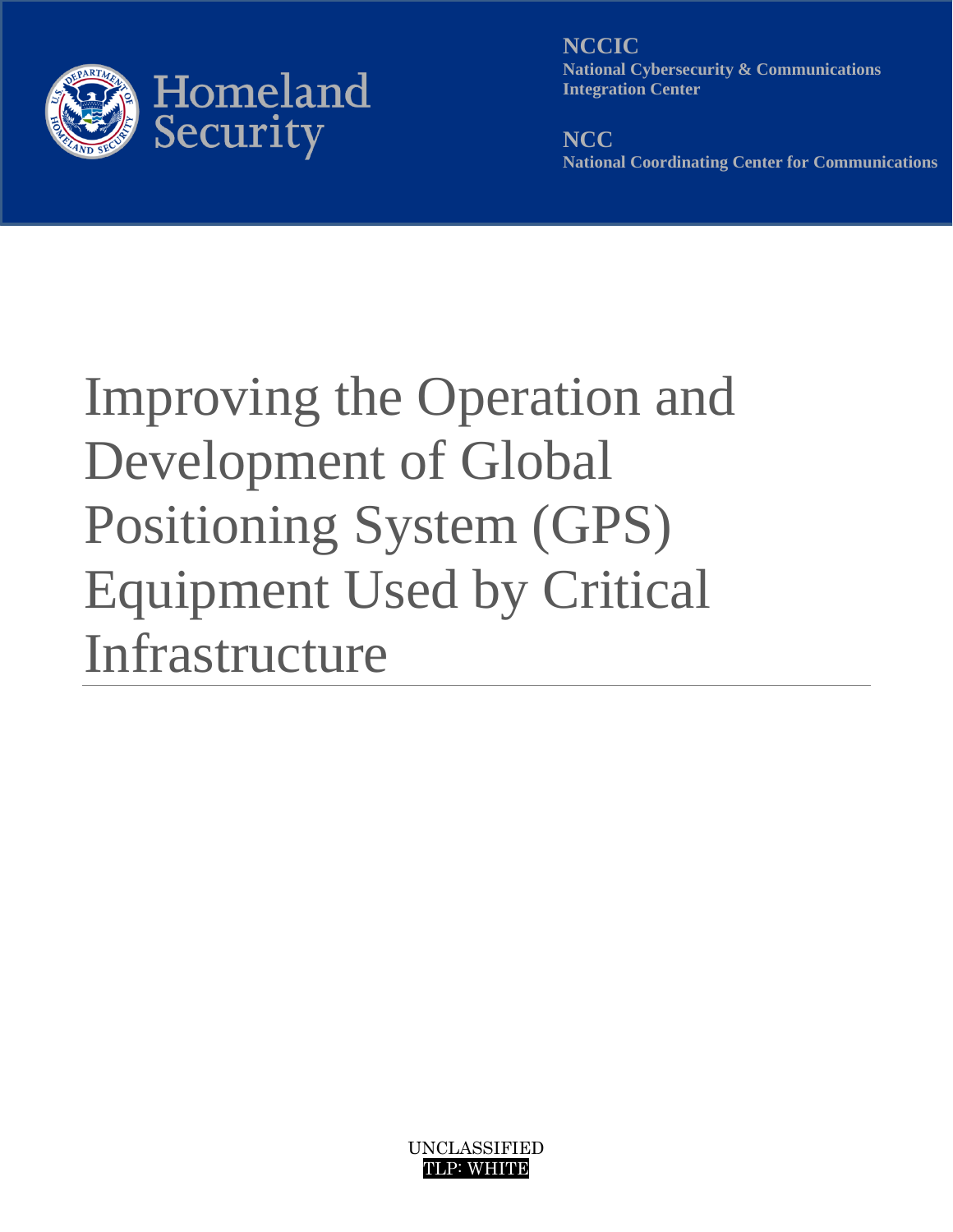# <span id="page-1-0"></span>**Table of Contents**

| A.                                                                                            |                                                                                       |  |  |
|-----------------------------------------------------------------------------------------------|---------------------------------------------------------------------------------------|--|--|
| <b>B.</b>                                                                                     |                                                                                       |  |  |
|                                                                                               |                                                                                       |  |  |
|                                                                                               |                                                                                       |  |  |
|                                                                                               |                                                                                       |  |  |
|                                                                                               |                                                                                       |  |  |
|                                                                                               |                                                                                       |  |  |
| Appendix A Observations from Site Visits with Critical Infrastructure Owners and Operators 13 |                                                                                       |  |  |
| A.1                                                                                           |                                                                                       |  |  |
| A.2                                                                                           |                                                                                       |  |  |
|                                                                                               | Appendix B Operational Benefits of Blocking Antennas for Civil GNSS Applications.  14 |  |  |
| B.1                                                                                           |                                                                                       |  |  |
|                                                                                               |                                                                                       |  |  |
| B.3                                                                                           |                                                                                       |  |  |
| B.4                                                                                           |                                                                                       |  |  |
| B.5                                                                                           |                                                                                       |  |  |
| <b>B.6</b>                                                                                    |                                                                                       |  |  |
|                                                                                               |                                                                                       |  |  |

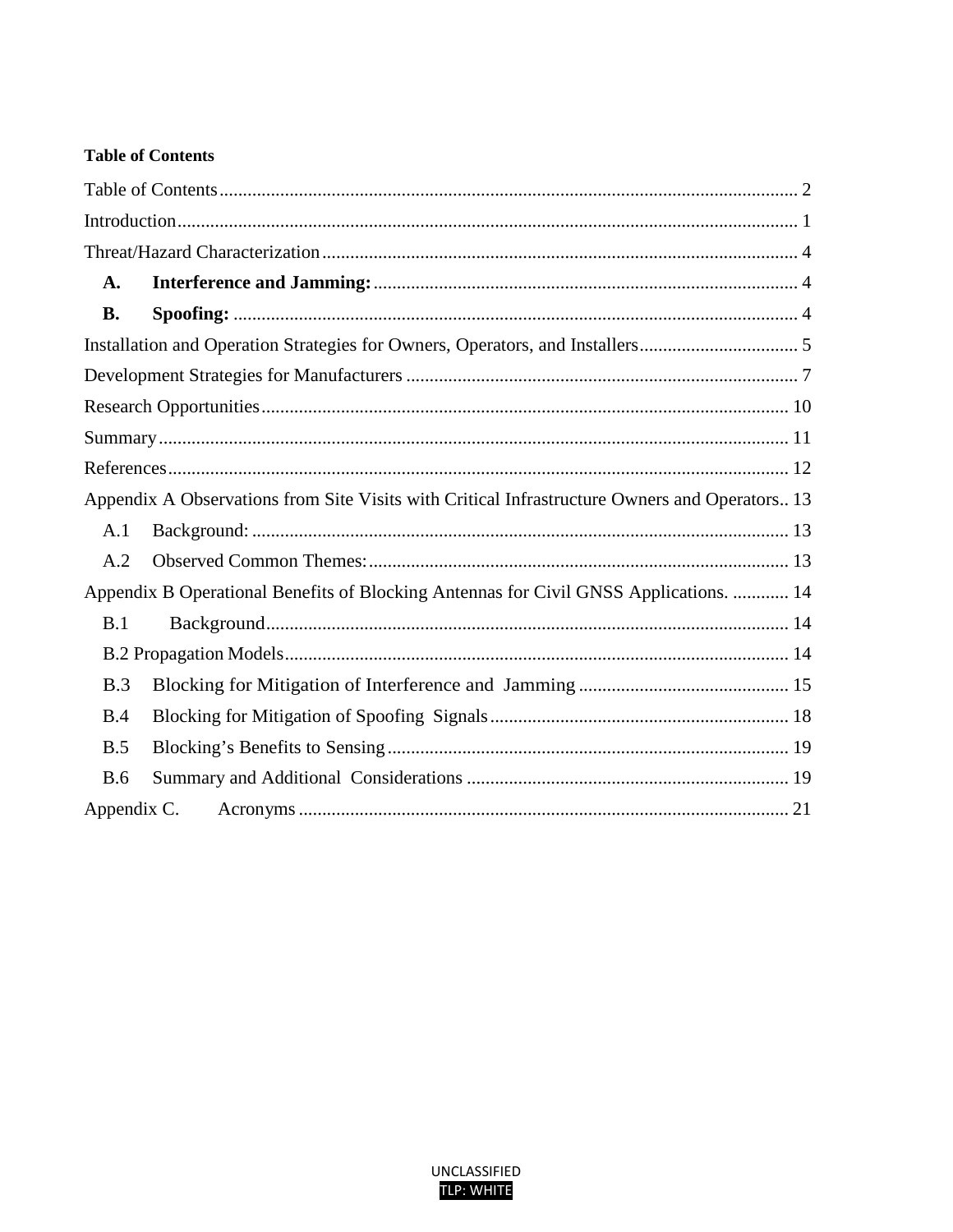#### **Introduction**

 $\overline{\phantom{a}}$ 

Almost every aspect of American life today relies on some aspect of positioning, navigation, and timing (PNT) data provided by the Global Positioning System (GPS) and other Global Navigation Satellite Systems (GNSS).<sup>[1](#page-2-0)</sup> This paper is intended as a Best Practices Guide to be used for Improving the operations and development of Global Positioning System (GPS) equipment used by Critical Infrastructure. This paper is sponsored by the Department of Homeland Security's Science & Technology Directorate in coordination with the Office of Infrastructure Protection and the National Coordination Office for Space-Based Positioning, Navigation and Timing and provides owners, operators, researchers, designers, and manufacturers with information to improve the security and resilience of PNT equipment across the spectrum of equipment development, deployment, and use. Specifically, recommendations consider:

- Installation and operation strategies that can be implemented for current equipment; and
- Strategies that can result in more resilient new and/or improved products based on existing technology and knowledge.

Implementing these recommendations will lead to increased "competence"—that is, equipment that is better able to accommodate imperfections in their inputs, regardless of whether these imperfections are intentional or not. The appendices include observations and interactions with critical infrastructure owners and operators whose insights on their use of PNT information provided significant background for this document; details on the operational benefits of blocking antennas; and research topics where additional information could add to the knowledge of relevant communities and capabilities of equipment using GNSS-provided data for PNT operations.

<span id="page-2-0"></span><sup>1</sup> This document focuses primarily on GPS-based operations. It does not address sources of timing or frequency not provided by GNSS systems (such as Network Time Protocol or Two-Way Satellite Time and Frequency Transfer) in any detail.

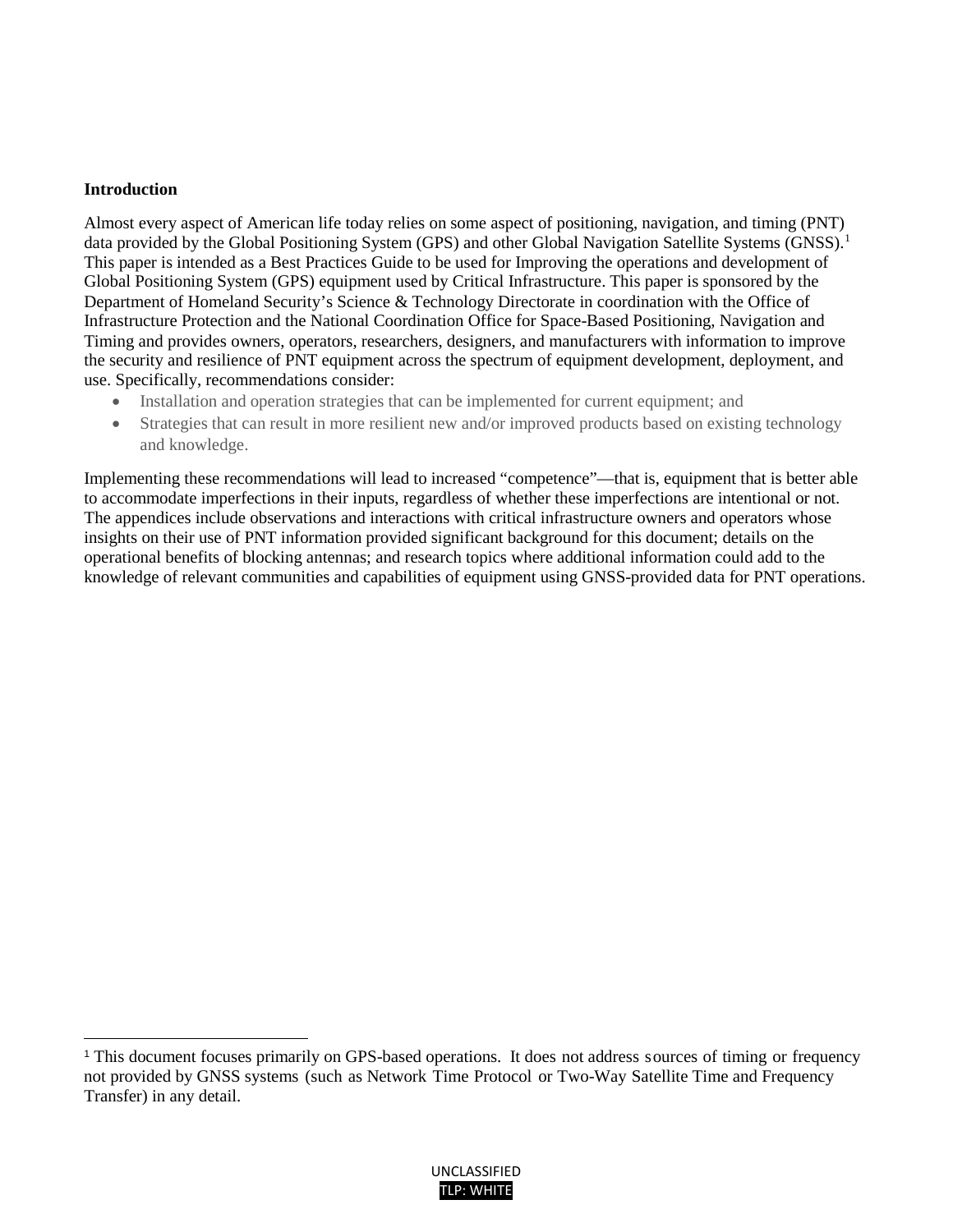## <span id="page-3-0"></span>**Threat/Hazard Characterization**

#### <span id="page-3-1"></span>**A. Interference and Jamming:**

Interference arises from unintentionally produced RF waveforms that raise the effective noise floor in the receiver processing, thus degrading or denying a receiver's ability to operate. Jamming is intentionally produced RF waveforms that have the same effect as interference; the only difference is the intent to degrade or deny a target receiver's operation.

# <span id="page-3-2"></span>**B. Spoofing:**

Spoofing is caused by RF waveforms that mimic true signals in some ways, but deny, degrade, disrupt, or deceive a receiver's operation when they are processed. Spoofing may be unintentional, such as effects from the signals of a GPS repeater, or they may be intentional and even malicious. There are two classes of spoofing:

- **Measurement spoofing** introduces RF waveforms that cause the target receiver to produce incorrect measurements of time of arrival or frequency of arrival or their rates of change.
- **Data spoofing** introduces incorrect digital data to the target receiver for its use in processing of signals and the calculation of PNT.

Either type of spoofing can cause a range of effects, from incorrect outputs of PNT to receiver malfunction. The onset of these effects can be instantaneous or delayed and it is possible for effects to continue even after the spoofing has ended.

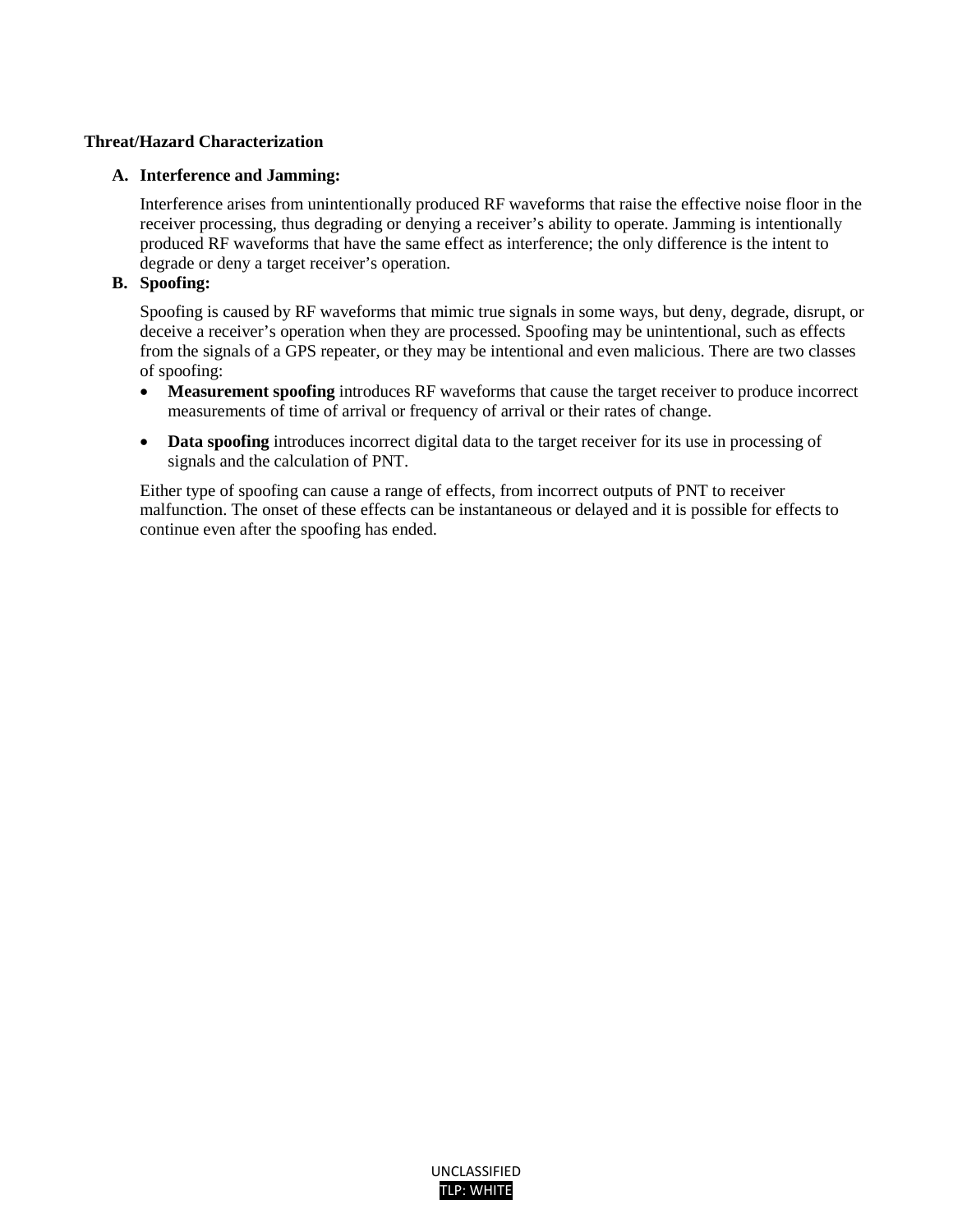#### <span id="page-4-0"></span>**Installation and Operation Strategies for Owners, Operators, and Installers**

•

l

Employing the following installation and operation strategies can improve the resilience of equipment receiving and processing GNSS signals. These recommendations focus on steps owners, operators, and third party installers can take, external to the equipment, that can be employed immediately on current equipment. Implementation of these strategies should use best judgement based on application- and site-specific information.

- 1) **Obscure antennas**. Install antennas where they are not visible from publicly accessible locations or obscure their exact locations by introducing impediments to hide the antennas. For example, installing optically opaque, but electromagnetically transparent, barriers around the area where the antenna is mounted, such as plastic fencing, would visibly hide the antennas, but would not interfere with their operation.
- 2) **Provide decoy antennas**. Leave or install a clearly visible antenna as a decoy and connect it to a sensor, as indicated in Installation and Operation Strategy 10. Place it in a location that is readily observed from publicly accessible spaces, and far from the actual antenna (300 m would be preferable since that is the "length" of a coarse/acquisition (C/A) signal chip).
- 3) **Carefully select antenna locations**. Install the true antenna away from (preferably at least 10 m) and at least slightly above nearby structures so the local multipath environment is benign and antenna beam patterns are not distorted. Choose a location where the antenna has an adequate view of the sky. For stationary timing receivers, antennas should have a clear view of the sky in at least a ±30 degree sector around vertical at all azimuth angles. Simultaneously, seek locations where the roof lines or other building structures block RF propagation from the ground and other publicly accessible locations.
- 4) **Employ blocking antennas**. Blocking antennas not only help protect a receiver from interference and jamming, but can also attenuate spoofing signals. [2](#page-4-1) They also help resist knockoff jamming that may be employed to make a receiver more susceptible to spoofing attacks. Stationary timing receivers can use horizon-nulling antennas with fixed reception patterns, while any receiver may benefit from controlled reception pattern antennas (CRPAs) with adaptive antenna electronics. For timing receivers, reference Installation and Operation Strategy 5, "Calibrate" to ensure that the associated bulk delay can be accommodated in receiver calibration and that any delay variation<sup>3</sup> introduced by the antennas and antenna electronics is a small fraction of the needed timing accuracy. See Appendix C for a detailed discussion of the operational benefits of blocking antennas.
- 5) **Introduce redundancy**. If it is feasible and affordable, install two or three antennas at widely diverse locations (e.g., near different ends of a building or at different locations on a ship). Drive independent receivers from these antennas and compare outputs from these different devices. Significant discrepancies between two such devices, or identical position outputs from spatially distinct antennas, should cause

<span id="page-4-2"></span><sup>&</sup>lt;sup>3</sup> Delay variation is a particular concern with adaptive antennas, and needs to be assessed carefully relative to the desired accuracy.)



<span id="page-4-1"></span><sup>&</sup>lt;sup>2</sup> Blocking antennas are an element of defense. While they do not completely block undesired signals or waveforms, they do attenuate them. This is important since even a relatively low-power interference source located hundreds of meters from the antenna can produce damaging received power levels. For example, 1 mW transmit power received by a -10 dBi receive antenna 500 m away produces approximately -130 dBW received power level (approximately 25 dB greater than the received power of a true signal), assuming free space propagation. Even if the blocking antenna produces an additional 20 dB of attenuation, 100 mW transmitter power produces the same effect from 500 m distance. If a sophisticated spoofed signal is matched to the received power of the true signals, the unknown presence of a blocking antenna will cause the spoofing signals to be received at low enough power that they likely will not affect receiver processing.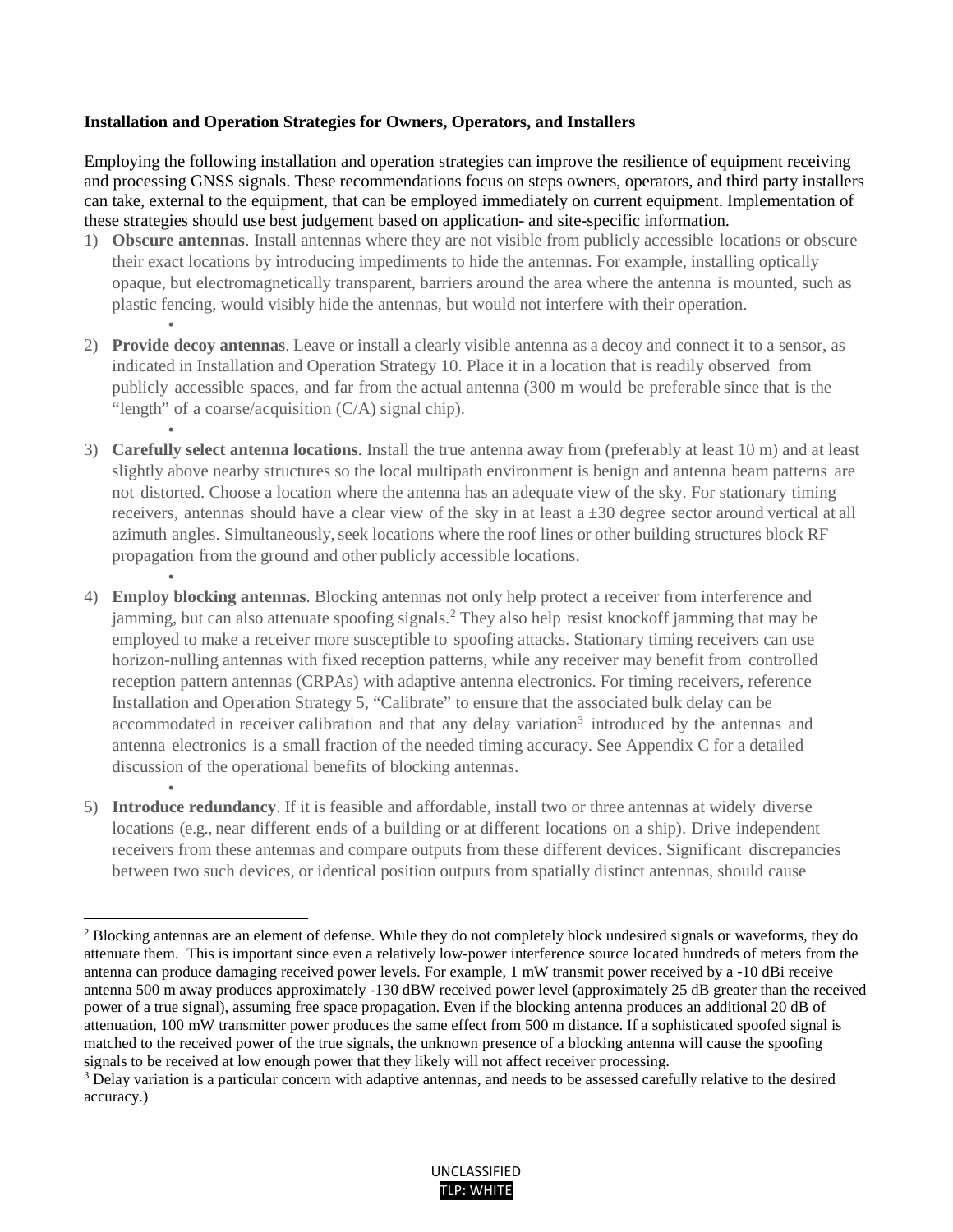transition to holdover sources. Develop and test procedures to identify and resolve discrepancies between receivers.

- 6) **Calibrate**. Determine (through specifications or measurements) the delay characteristics of antenna and antenna electronics, making sure the bulk delay is small enough to be compensated in a timing receiver. Evaluate delay variations—due to thermal effects, aging in fixed pattern antennas and their electronics, and the effects of adaptive anti-jam antennas and their antenna electronics—and ensure they are consistent with accuracy requirements.
- 7) **Avoid using low elevation signals**. Especially if horizon-nulling antennas are used, timing receivers should not use measurements from lower elevation (e.g., below 25 degree elevation) satellites since those signals are attenuated by the horizon-nulling antennas. Even if horizon nulling-antennas are not used, it may be beneficial to exclude lower elevation angles since they are poorer quality—generally received at lower power and more degraded by propagation phenomena.
- •
- 8) **Use position hold for stationary timing receivers**. Use timing receivers that operate in position hold mode, making sure they are installed and properly configured (surveyed) to work in this mode. In this mode, they need to receive signals from as few as one satellite in order to provide timing measurements.If the receiver usestiming receiver autonomous integrity monitoring (TRAIM), determine how many satellites the receiver needs for TRAIM and what the receiver's behavior is ifit does not receive signals from that number of satellites. If the option exists, it may be preferable for a receiverto operate with only high-elevation satellites, even if TRAIM cannot then be supported.
- 9) **Employ high-quality holdover devices**. Timing receivers should be backed up by an independent timing source, such as a Rubidium or Cesium clock, that can freewheel with sufficient accuracy for long enough that proper GPS reception can be restored after an incident. Positioning receivers can be backed up with inertial sensors.
- 10) **Add a sensor/blocker**. Sensors can detect characteristics of interference, jamming, and spoofing signals, provide local indication of an attack or anomalous condition, communicate alerts to a remote monitoring site, and collect and report data to be analyzed for forensic purposes. In addition, if there is an adequate backup or holdover device (see Installation and Operation Strategy 9, "Employ high-quality holdover devices"), a sensor can also protect a receiver by blocking the RF input to the receiver when interference or jamming waveforms or spoofing signals are detected. This blocking limits the potential for any persistent impact on the receiver functionality or performance, and helps ensure handover to an uncontaminated backup or holdover device until the attack or anomaly is removed. If the backup or holdover device can operate with only intermittent disciplining from GPS, then relatively high rates of false detections can be accommodated from a sensor/blocker,while still providing adequate PNT information. Of note, sensor products are currently available, but have not been independently evaluated and characterized and may not address all the threat characteristics of interest.
- 11) **Practice good cyber hygiene**. Since both the GNSS receiver and any associated processors are computers, and often networked computers, good cyber hygiene, like that used for any other mission critical computer, is essential [5]. Firewalls, virus protection, and other defenses should be installed and maintained. Software patches and updates should be authenticated and then applied promptly. Two-factor authentication, including strong passwords, should be required for access. All factory default and maintenance passwords

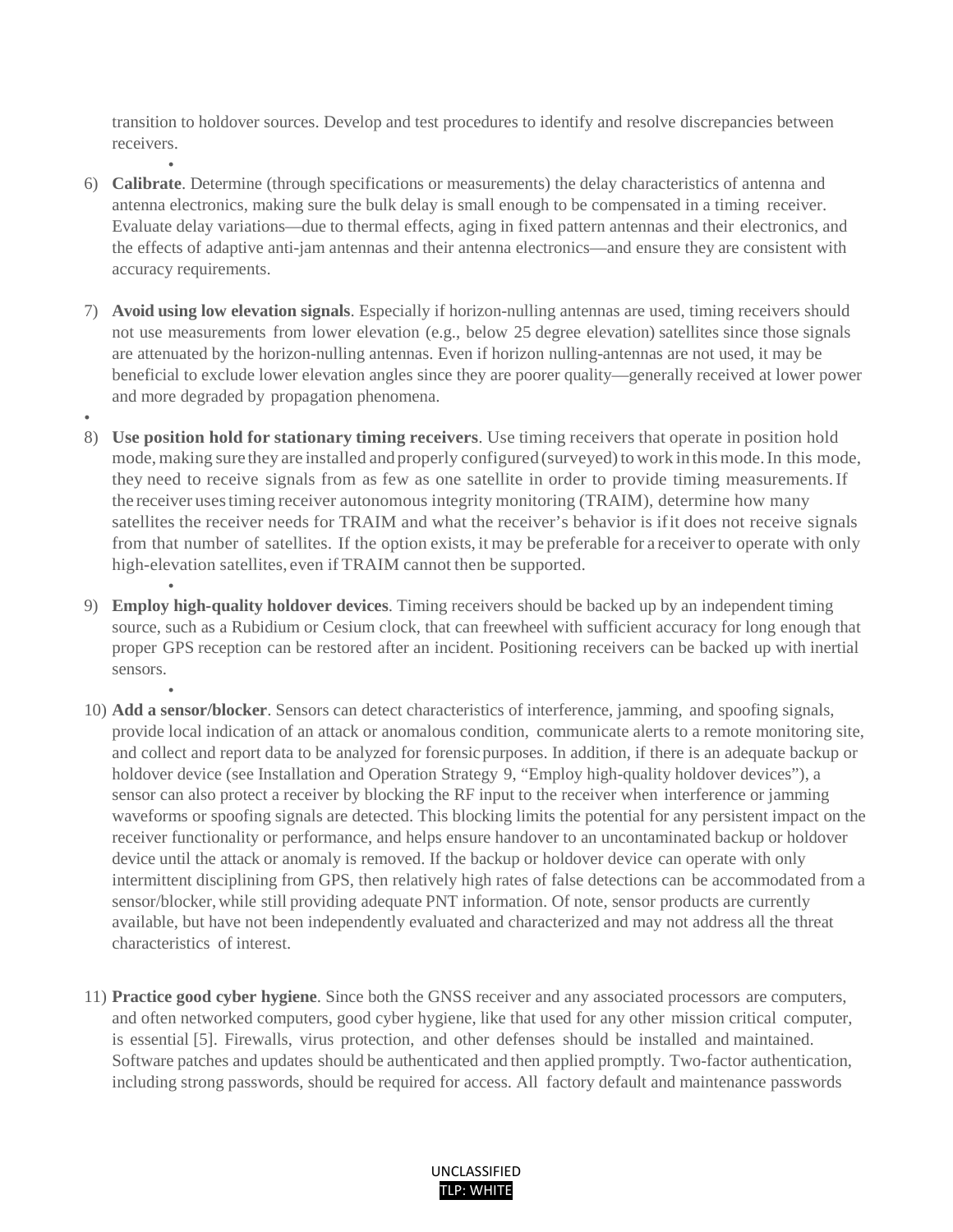should be changed, with passwords regularly updated. If there is no need for continuous network connectivity, it may be prudent to operate without network connection except when it is needed.

#### <span id="page-6-0"></span>**Development Strategies for Manufacturers**

• Manufacturers should develop and produce future GNSS receivers, along with their integration into different types of equipment, to provide enhanced competence, including robustness and security. This section identifies a set of strategies equipment designers and manufacturers can use for such enhancements. As they consider purchasing of new equipment, owners and operators can use these development strategies to identify capabilities and features which will enhance the resilience of their operations. Of note, in general, the development strategies identified here are based on existing information and proven techniques that merely need to be implemented in products. In contrast, Appendix B identifies topics where more research is needed before results are ready for implementation in products.

- 1) **Extend data spoofing whitelists to sensors**. Existing data spoofing whitelists have been and are being implemented in government reference software, and should also be implemented in sensors. Sensors should be updated or replaced to implement more comprehensive whitelisting of the legacy navigation (LNAV) message used for C/A signals as they are developed, as well to address any other signals being used. Spoofing detection capabilities should be evaluated against known and emerging spoofing attacks, and updated as needed based on techniques such as those described and referenced in Development Strategy 8, Enhance antimeasurement spoof processing.
- •
- 2) **Plan for growth**. Receiver and processor hardware and software should be architected and designed for adaptability and growth. Software should be securely upgradeable, with the capability of retaining a current version while downloading a new version that can provide bug fixes, enhancements, and defenses against additional threats. When a new software version is installed, there should be a user-selectable time for switchover to that new version, allowing multiple systems to switch over synchronously. The interface for upgrading the software should be nonproprietary, with full open or government-owned documentation. Software upgrade processes should rely on strong authentication, and, in many cases, it may be desirable for upgrades to be enabled only by a physical setting on the unit. Even after an update is installed and enabled, the receiver and processor should be able to return to the previous software version, if necessary. Ample margin (perhaps at least 50%) should be left in computing resources and storage to accommodate growth in software functionality and size.
- 3) **Implement software assurance**. Sound software assurance practices should be followed. These practices involve not only software development, but also continued maintenance, including those practices summarized in Installation and Operation Strategy 11, Practicing good cyber hygiene.
- 4) **Return to known good state**. Software should be written so that the processing returns to a known good state either manually by an external command or automatically if the processing is determined to be in an unacceptable state. For example, software should monitor its own operation for situations, such as endless looping, and command a return to a known good state.
- 5) **Address all components.** As feasible, the development strategies above would be employed in both the GPS receiver and any associated processor. However, if the GPS receiver is a purchased device and the above strategies cannot be fully implemented in it, they still should be applied in any associated processor.

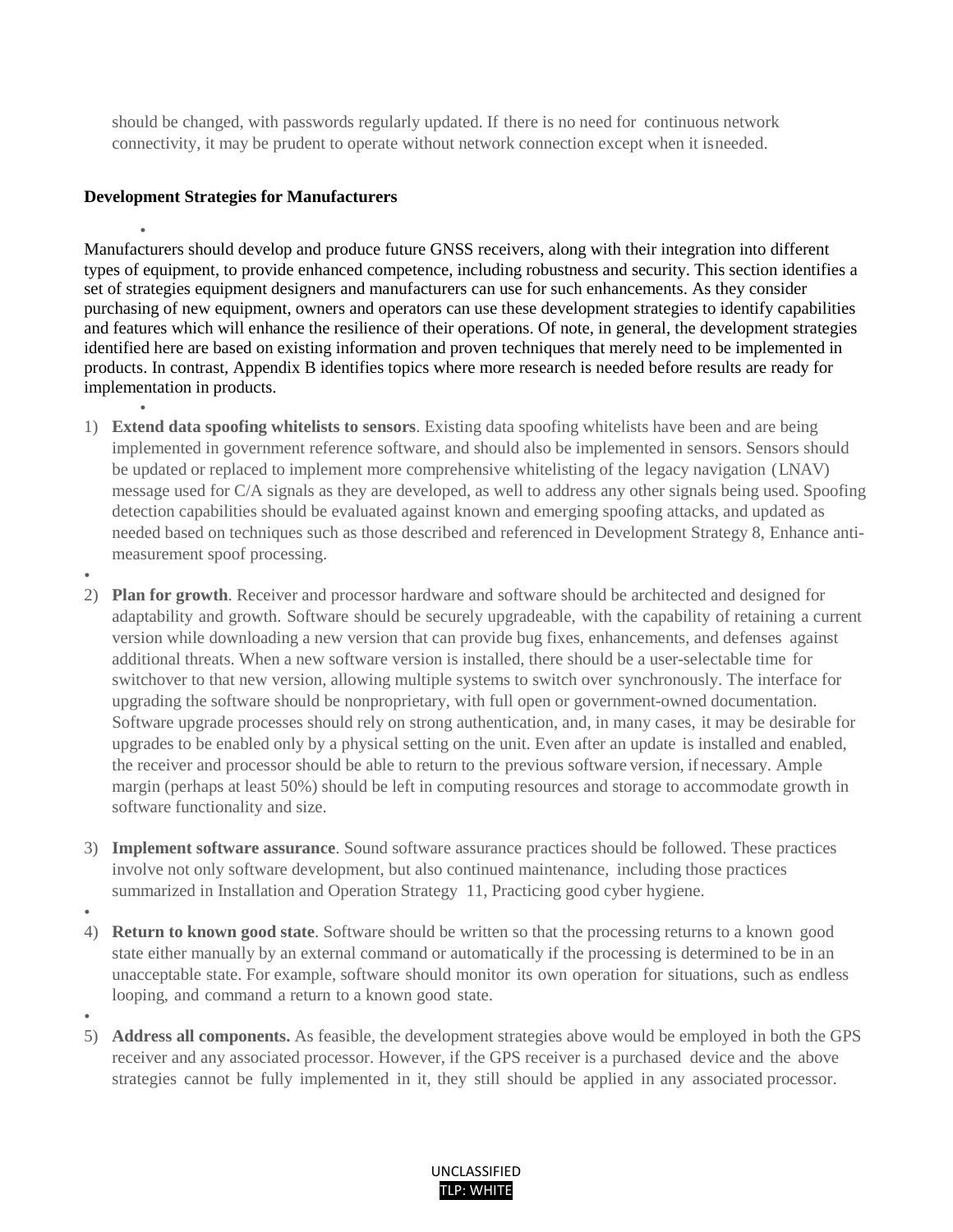- •
- 6) **Enable secure remote access and management**. When onsite access and management are not possible or sufficient, it should be possible to securely connect the receiver or associated processor to a network for management (see Development Strategy 2, Plan for growth) and information extraction. Diagnostic information, including the ability to access and download results of instrumentation described in Development Strategy 12, Instrument receivers capture data should be securely accessible from offsite.
- 7) **Enhance anti-jam capabilities**. To the extent possible, the GPS receiver should be specified and developed to provide good anti-jam capabilities so that it can operate through high received levels of interference and jamming. Adaptive analog-to-digital conversion [7] can provide benefits against some types of interference or jamming. Narrowband interference excision techniques are highly desirable and could even be included as an applique if desired. Similarly, signal processing that suppresses constant modulus interference or that estimates and subtracts structured interference or jamming can be included in the receiver processing, or even in an applique. High-sensitivity acquisition processing using long coherent integration times and many noncoherent integrations, with code Doppler compensation as needed, should be provided. Robust signal tracking algorithms should be employed using narrow loop bandwidths, including the use of carrier-aided code tracking. Stationary timing receivers should be able to use particularly small loop bandwidths once they have acquired signals and initiated tracking. Cross-signal aiding in signal tracking, such as vector-locked loops, can also be used for increased robustness. Receivers for mobile applications can be equipped with inertial sensors, enabling coupling (loose, tight, or ultratight) between signal tracking and inertial sensors.

If low  $CN<sub>0</sub>$  causes the receiver to lose lock, the receiver should follow prudent steps during reacquisition. For example, it should limit its signal search to as small an initial time uncertainty (ITU) and initial frequency uncertainty (IFU) as possible (guided by high-quality time and frequency information from the holdover device) and perhaps temporarily use more sensitive thresholds in anti-measurement spoofing and anti-data spoofing as discussed below. The receiver should scan the entire ITU and IFU, recognizing and reporting the existence of multiple signals having the same spreading code, since such an event likely indicates the presence of spoofing signals.

- In addition, the receiver processing the signals should recognize and report the presence of interference and jamming. Recognition can be as simple as monitoring for significant changes in the RF power (using a J/N meter or equivalent) and for changes in effective C/N<sub>0</sub>. Reports of interference should be provided at the output interface of the receiver, and also passed to the anti-spoofing logic. Once interference or jamming has vanished, it can be prudent to delay reacquiring the signal for many minutes or hours, depending on the ability of the holdover source, in order to reduce the potential for acquiring spoofing signals during reacquisition.
- 8) **Enhance anti-measurement spoof processing**. To the extent possible, the GPS receiver should be specified and developed to provide good anti-measurement spoofing—recognizing, rejecting, and reporting spoofing signals that cause the receiver to produce erroneous time of arrival measurements or frequency of arrival measurements. Upon recognition and reporting of spoofing signals, the unit should hand over to a backup sensor (precision clock, inertial sensors). Examples include:
	- Calculating and inspecting the cross-ambiguity function (CAF) between the input waveform and each true signal in order to detect the presence of spoofing signals. This processing can happen during acquisition and also periodically during tracking. This CAF computation should cover the ITU and IFU over which valid signals are expected.
	- Inspecting the combination of RF power levels and reported  $C/N_0$  levels or, if possible, received signal power levels to identify anomalous values or changes in signal power levels.
	- Inspecting RF power levels to identify either sequential or concurrent knockoff jamming.

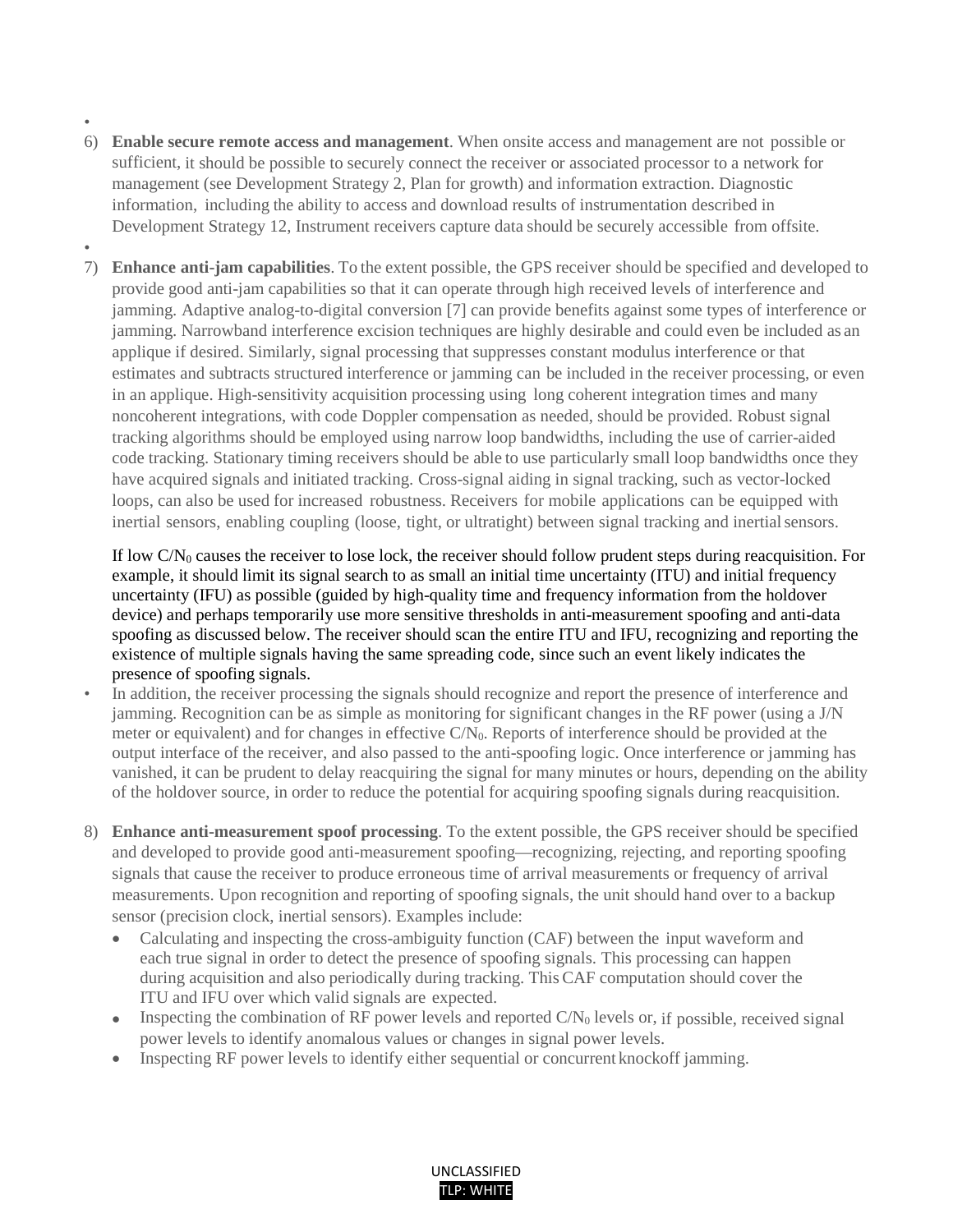- Implementing acquisition processes such as, keeping the ITU and IFU ranges as small as possible, guided by holdover from high-quality time and frequency sources (larger ranges can be searched for the presence of spoofing signals).
- Narrowing the time and frequency dimensions of tracking loop pull-in regions as tracking loops converge.
- Implementing multipath mitigation, such as narrow early-late spacing, correlation function shape tests, double-delta and related processing, and multipath-mitigation techniques based on parameter estimation, to discriminate against spoofing signals— even when spoofing signals are spaced close to true signals in delay.
- Inspecting position and time outputs using measurements, as available, for anomalous values or changes.
- Exploiting characteristics of specific receivers: For stationary timing receivers using GPS signals, take advantage of the repeating ground track of GPS satellites to store received power levels from each satellite over time and comparing newly received power levels to the reference values. Unless there has been a change or anomaly in the satellite or receive antenna, very tight correspondence should be obtained to facilitate the detection of spoofing signals received at distinctly different signal power levels.
- Using measurements from multiple antennas that are spaced on the order of 10 wavelengths apart to detect that different signals are arriving from the same direction and thus are likely to be spoofing signals. (Where feasible in mission-critical applications,)

Algorithms that recognize and reject measurement spoofing may need adjustment if employed on a receiver protected with a horizon-nulling antenna. Here, signals from satellites at low elevation angles may not be available at adequately high  $C/N_0$ . Even so, it may be useful to attempt to calculate position and velocity solutions even in position hold mode. The resulting positions and velocities, computed only when enough satellites are in view, would not be output by the receiver, but could be employed within the receiver to help detect measurement spoofing.

- 9) **Implement anti-data spoofing**. Receiver software should be modified to implement anti-data spoofing using whitelists that describe valid message contents. Anti-data spoofing should inspect data message contents before the message is used. If it is not possible to implement anti-data spoofing in the receiver software, it is highly desirable that the receiver provide data message segments at its output so that an integration processor can then perform anti-data spoofing. In either case, the anti-data spoofing software should recognize, report, and reject illegal and invalid message contents, and recognize and report with suspicious state information. No data should be stored, output, or used until it has passed the anti-data spoofing inspection. Upon recognition and reporting of data spoofed signals, the timing unit should temporarily stop processing signals and outputting PVT information and, if possible, hand over to a backup device for a prudent period of time. While suspicious information should be recognized and reported, deciding how to respond to this information must be determined based on the specific application and the availability of backup devices. Government reference software that implements whitelist checking should be used to guide implementation and to verify operation of anti-data spoofing.
- 10) **Use more GPS signal types.** Modernized civil GPS signals are more robust than the L1 signal and should be leveraged for increased resistance to interference, jamming, and spoofing. By the end of calendar year 2015, the GPS L2C signal was transmitted by more than half the GPS constellation, making at least one L2C signal typically available continuously everywhere on earth. The GPS L5 signal will also be available within a few years. The GPS L1C signal will start being broadcast by 2017. There is much less chance that accidental interference will affect all signals on multiple carrier frequencies. Jamming and spoofing are also made more

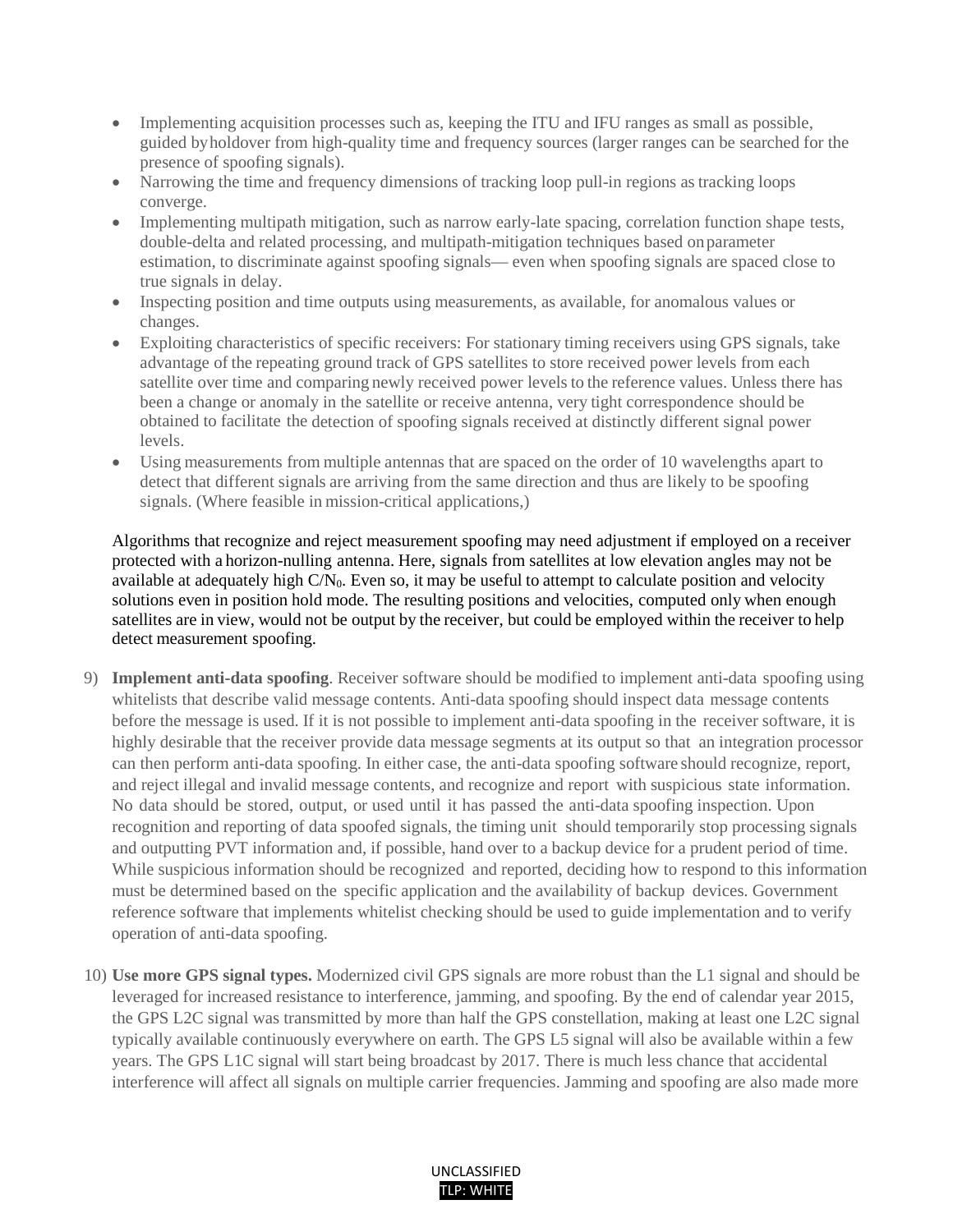complicated for attackers as long as the signals are properly used in the receiver. The forward error control and data demodulation error protection using cyclic redundancy checks, available in all these modernized GPS signals, also make data spoofing more difficult, while the wider root-mean-square (RMS) bandwidths of L5 and L1C facilitate multipath mitigation, which can assist in detecting and discriminating against measurement spoofing. While this step is listed as a development strategy, it must be paired with the extended whitelist work described in Appendix B and with techniques that exploit consistency across multiple signals in mitigating measurement spoofing.

11) **Instrument receivers capture data**. To support both debugging and forensic analysis, receivers should capture data when they detect anomalous situations. Currently, many receivers capture and provide little or no information when anomalous situations occur, making identification of the anomaly and its cause a guessing game unless the anomaly is repeated when instrumentation is available. Demodulated data message bits, measurements or observables, and RF power levels can be continuously stored in nonvolatile memory, then overwritten after several minutes unless an anomaly has occurred. If a software anomaly is automatically detected and operation is returned to a known good state (see Development Strategy 4, Return to known good state), the characteristics of this anomaly and other relevant information should be captured. While the capacity may not exist for recording waveform information in a receiver, it may be possible to capture some spectral and power information that could be used to characterize jamming attacks.

#### <span id="page-9-0"></span>• **Research Opportunities**

•

The following topics explore areas where further research is needed to develop techniques and strategies to enhance resilience efforts in civilian use of GNSS signals for PNT-related operations.

- 1) **Extended whitelists and associated government reference software**. Additional whitelists need to be developed beyond the existing whitelist for the C/A signal's LNAV message. There are additional ways to confirm consistency over time and among satellites in order to aid recognition of illegal and invalid entries, as well as incorrect states. Corresponding whitelists should be completed for Satellite-Based Augmentation System signals, as well as for the modernized GPS signals: L2C, L5, and L1C. Open signals from other GNSS systems (GLONASS: L20F, L3OC, and in the future L1OC and L2OC; Galileo: El OS, E5a, E5b; BeiDou: B1I, B2I, B1C, B2a, B2b) are to be used for diversity, and whitelists need to be developed for each of them. In addition, whitelists are needed for standard data interfaces to receivers. Finally, there are significant benefits to development of government reference software implementations of these whitelists to expedite adoption and implementation of anti-data spoofing techniques, while lowering developers' risk and nonrecurring costs.
- •
- 2) **Generalize blocking antenna polarization**. Initial development and assessment of blocking antennas has emphasized the rejection of interference, jamming, and spoofing signals that have right-hand circular polarization, just like GNSS signals. However, recent testing indicates that in some cases the blocking antennas are less able to reject undesired waveforms with other polarizations, including the commonly used linear polarization. Developing and assessing blocking antennas that provide enhanced performance against waveforms that are elliptically polarized or linearly polarized with any orientation, and even left-hand elliptically or circularly polarized, would be a considerable benefit. Preliminary designs have been evaluated and determined to be promising.
- •
- 3) **Exploit other sources of data messages**. Alternative sources of clock and ephemeris data should be sought for use in crosschecking or replacing the digital data modulated onto the broadcast signals. Several options have been identified and still need to be explored and refined. One such option is obtaining trusted ephemeris

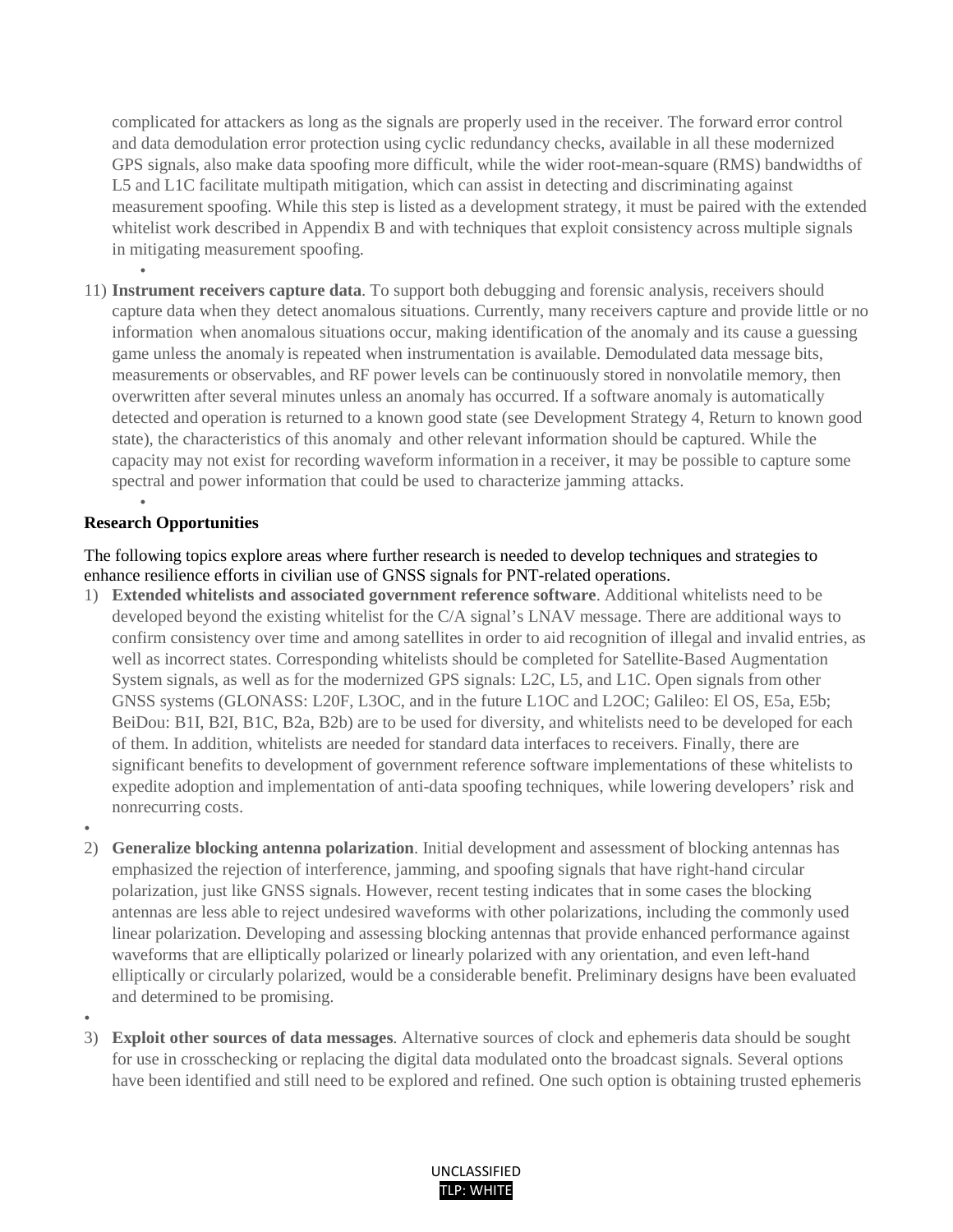or data messages directly from the GPS control segment. Another approach would be to obtain assured longterm ephemeris that is produced by nongovernment organizations, including providers of assisted GNSS services or the International GNSS Service. An attractive option for some applications may be the nine-day GPS ephemeris currently offered by the National Geospatial Intelligence Agency. Available and assured data can be used either to verify correctness of values in data messages read from the broadcast signals, or to replace information read from broadcast data messages. In either case, research is needed to mature and harden such capabilities, to handle unexpected changes in status of signals or satellites, to identify and address other such anomalous situations, and to mature the assured provision of this information to receivers. There would be significant benefits, in terms of developer cost and risk as well as time to market, from government reference software that exploits other selected sources of data messages.

4) **Reduce latency in recognition and reporting of interference, jamming, and spoofing**. If a receiver is misled by an attack before the attack is recognized and reported, then backup devices may be corrupted by the receiver before hand over. Developing and testing low-latency approaches, as well as strategies for a clean handover before backups are corrupted, are important topics to pursue. As one example, in a sensor/blocker there are benefits to inspecting data message bits as they are demodulated, rather than waiting for the entire word to be demodulated. This way, spoofing signals can be more quickly blocked from the protected receiver.

#### <span id="page-10-0"></span>**Summary**

This guidance document identifies 22 specific recommendations for receivers and equipment today and existing techniques that can be inserted into new products. These installation and operation strategies and development opportunities described herein can significantly enhance the ability of GNSS receivers and associated equipment to defend against a range of interference, jamming, and spoofing attacks.

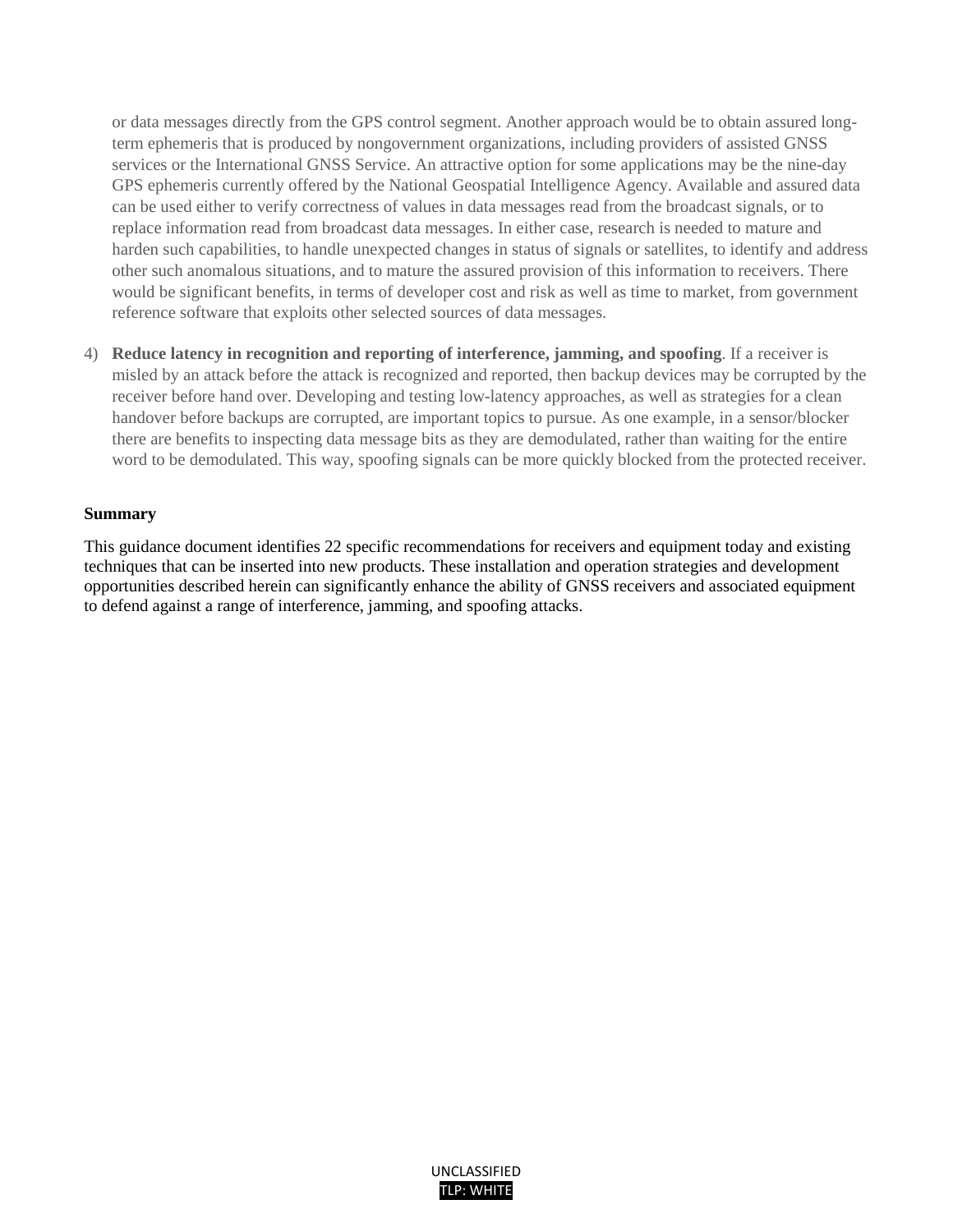# <span id="page-11-0"></span>**References**

- 1. New York State Enterprise Information Security Office, "Cyber Hygiene with the Top 20 Critical Security Controls," at [https://its.ny.gov/newsletter/cyber-hygiene-top-20-critical-security-controls,](https://its.ny.gov/newsletter/cyber-hygiene-top-20-critical-security-controls) accessed 6 April 2016.
- 2. Jared Ablon and Drew Buttner, "Global Positioning System (GPS) Receiver Software Assurance Best Practices," The MITRE Corporation Document, 29 September 2015.
- 3. Frank Amoroso, "Adaptive A/D Converter to Suppress CW Interference in DSPN Spread-Spectrum Communications," IEEE Transactions on Communications, Vol. 31, No. 10, pp. 1117-1123.
- 4. Ryan Dougherty and Timothy Kurp, "GPS Spoofing Detection for Resource-Constrained C/A Code Receivers, Part 2: Practical Implementations for Stationary Receivers," The MITRE Corporation Technical Report MTR150145V2, November 2015.
- 5. Blanch, Juan, et al., "Advanced RAIM User Algorithm Description: Integrity Support Message Processing, Fault Detection, Exclusion, and Protection Level Calculation," Proceedings of the 25th International Technical Meeting of The Satellite Division of the Institute of Navigation (ION GNSS 2012), Nashville, TN, September 2012, pp. 2828-2849.
- 6. E. McMilin, et al., "Single Antenna, Dual Use: Theory and Field Trial Results of Anti-jam and Spoof Detection," lnsideGNSS, September/October 2015, pp. 40-53.
- 7. J. D. Parsons, The Mobile Radio Channel, Second Edition, Wiley, 2000.
- 8. William C. Stone, "Electromagnetic Signal Attenuation in Construction Materials," NISTIR 6055, NIST Construction Automation Program, Report No.3, October 1997.
- 9. Eustace K. Tameh and Andrew R. Nix, "The use of measurement data to analyze the performance of rooftop diffraction and foliage loss algorithms in a 3-D integrated urban/rural propagation model," IEEE Vehicular Technology Conference, May 1998.
- 10. National Space-Based Positioning, Navigation, and Timing Systems Engineering Forum (NPEF), Followon Assessment of LightSquared Ancillary Terrestrial Component Effects on GPS Receivers, 6 January 2012.

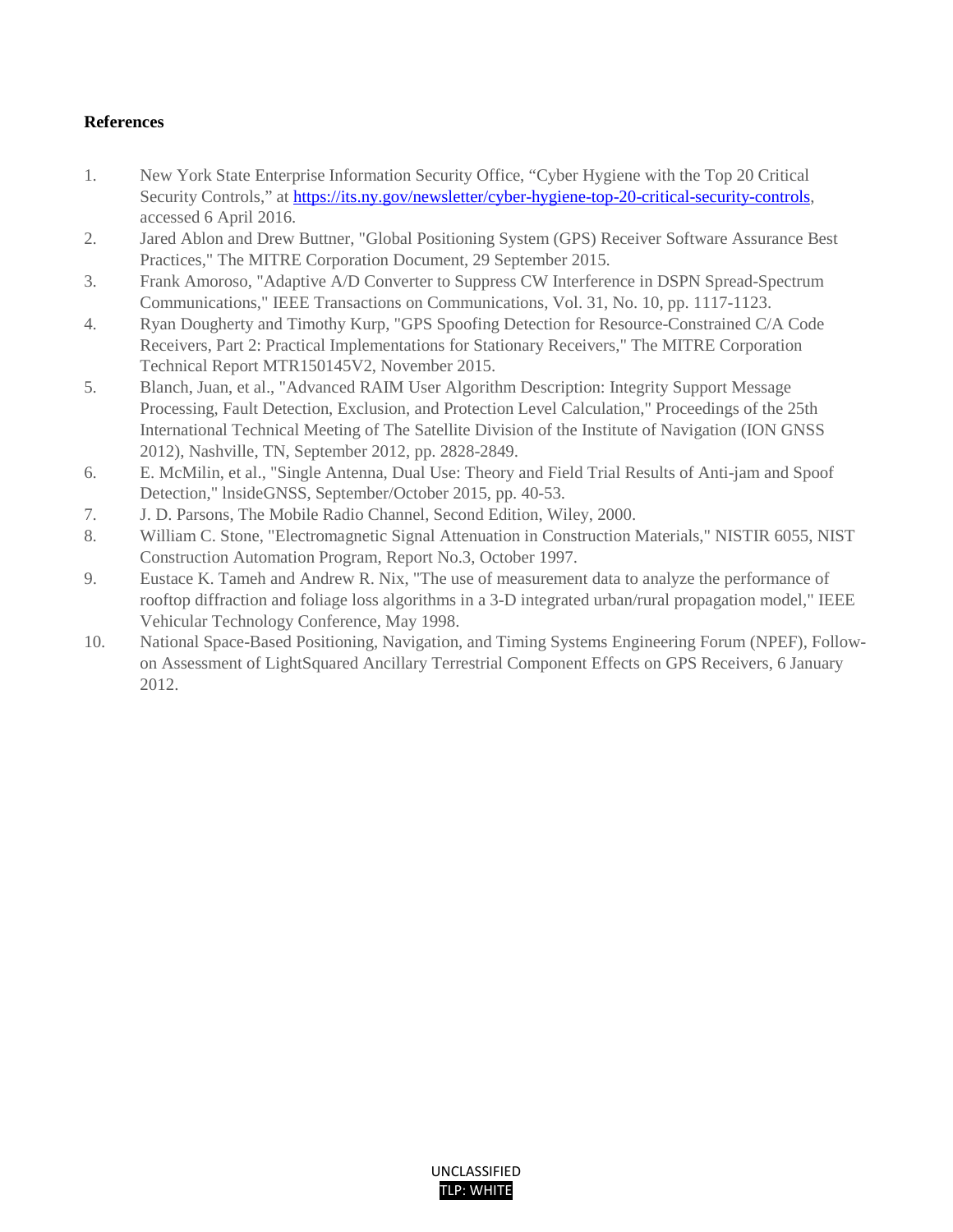# <span id="page-12-0"></span>**Appendix A Observations from Site Visits with Critical Infrastructure Owners and Operators**

## <span id="page-12-1"></span>**A.1 Background**:

• This appendix summarizes observations and findings from a series of site visits and conversations with critical infrastructure owners and operators who used GPS in communications, electric power generation and transmission, and various aspects of financial operations.

These engagements focused on installation and use of PNT equipment, although additional insights were obtained concerning the need for information derived from GNSS signals, and the effect of incorrect or missing GNSS signal-derived information. Visits with owners and operators only observed reception of the GPS coarse/acquisition (C/A) signal, rather than other GPS signals or signals from other GNSS systems.

#### <span id="page-12-2"></span>**A.2 Observed Common Themes:**

Owners and operators of the critical infrastructure facilities visited have varying degrees of awareness concerning the capabilities of GPS and GPS-related vulnerabilities and mitigations. Since owners and operators are not GPS experts, they depend heavily on suppliers of the equipment they purchase and install for such awareness. The following are common themes from these site visits:

- There is widespread use of GPS for timing, with current timing accuracies for most applications on the order of milliseconds (10-3) or larger, over local extent in some cases and global extent in other cases. In the future, timing accuracy needs may approach or be less than one microsecond  $(10^{-6})$ . However, the ability to provide such accuracy without GNSS-provided PNT data over the needed geographical extent varies. It is unclear how or whether graceful degradation will occur in the absence of such time accuracy.
- Current GPS installation and operation strategies can be improved. Limitations on current practices are generally due to lack of awareness since owners and operators are interested in improving current practices.
- In most cases examined, if GPS receivers are unable to provide time for critical applications, holdover or fallback capabilities can continue to provide adequate time for days or weeks as long at the holdover or fallback device is functioning appropriately.
- Owners and operators experience GPS outages (if only due to equipment failure) and have successfully operated through GPS outages.
- The effects of losing GPS appear to be gradual and not catastrophic; loss of GPS produces degraded capabilities and eventually denial of service rather than erroneous outputs. Localized impacts would likely precede effects over a wider geographic area.
- Much more attention is paid to interference and jamming and their effects than to the full spectrum of spoofing attacks.
- • These findings indicate the needs for increased time accuracy are evolving along with methods of achieving that increased accuracy. In anticipation of these needs, there appear to be opportunities to not only make PNT-related operations more secure and resilient, but also ensure that timing accuracy requirements do not exceed what can be securely and effectively provided. Further, strategies should be put in place to ensure that, when these tighter timing accuracy requirements are not met, there is gradual, rather than sudden, degradation of capability.

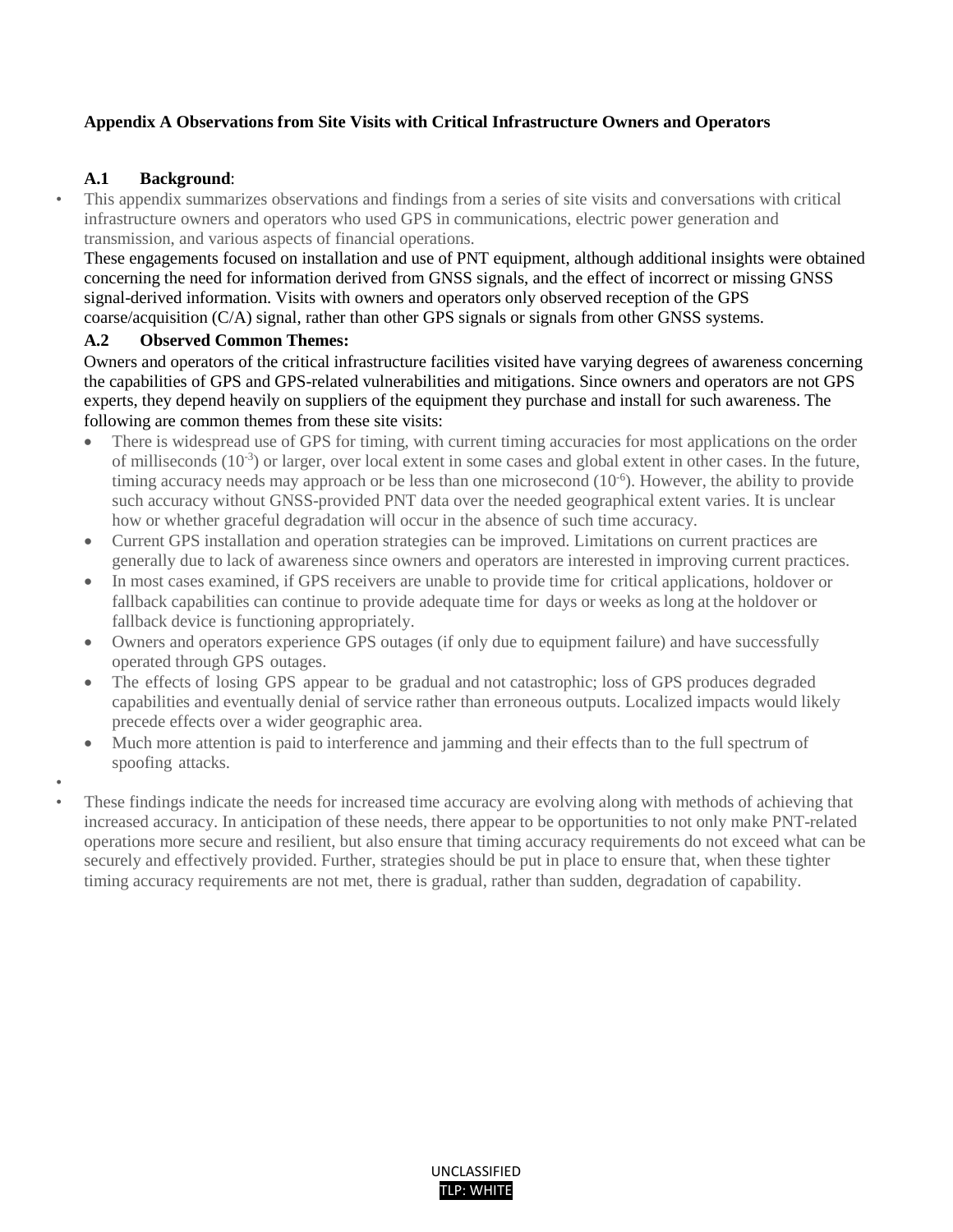<span id="page-13-0"></span>Appendix B Operational Benefits of Blocking Antennas for Civil GNSS Applications.

# <span id="page-13-1"></span>**B.1 Background**

For many years, GNSS receive antennas have been developed and evaluated to block or attenuate undesired radio frequency (RF) waveforms, whether interference or jamming waveforms, or spoofing signals.

Since the received power of desired GNSS signals is significantly less (typically at least 10 dB lower) than the noise power in a receiver front end, any input whose power is greater than this noise power is undesired and potentially harmful. The simplest blocking antennas conceptually are horizon-nulling antennas that attenuate all inputs from lower elevations. These are most suited for stationary timing receivers that need signals from only one or several satellites that can typically be found at high elevations. More sophisticated blocking antennas include adaptive antennas that use an array of multiple antenna elements (commonly known as a controlled reception pattern antenna, or CRPA), combined with sophisticated signal processing of the array outputs, to attenuate input waveforms whose power exceeds the noise power. These can be used in applications where the receiver is moving, and also in positioning applications where it is desirable to receive true signals from lower elevations. Other blocking approaches, such as [10], are also available for specific applications. Blocking antennas provide different levels of attenuation, depending on a number of factors, including their design, the polarization of the interference, their ability to function in one or more frequency bands, and various geometry factors. In some cases, in addition to the attenuation provided by a blocking antenna, additional attenuation may be provided by buildings, fences, or other structures shadowing the undesired waveforms.

## <span id="page-13-2"></span>**B.2 Propagation Models**

RF propagation behaves very differently at different frequencies and in different environments. For the L band signals considered here, a classic reference on propagation models is [11]. Extensive data on excess attenuation from building materials is provided in [12], while foliage attenuation and other effects are discussed in [13].This appendix does not examine the effects of building materials, structures, and foliage.

While the calculations in this appendix are frequency-dependent, showing different results at different L band carrier frequencies, real-world uncertainties caused by other considerations dominate the variations due to different L band frequencies, so all results are provided at the most commonly used GNSS carrier frequency, 1575.42 MHz.

Both for simplicity and because of the context, this appendix focuses primarily on conditions that could lead to relatively low propagation losses producing larger levels of undesired RF power at the receiver. Of course, an attacker trying to insert undesired RF signals must either know the exact propagation conditions and receive antenna gain, or provide additional power margin to overcome propagation lossesthat can be much larger than predicted here, particularly in urban conditions and when antennas are near the surface of the earth.

The standard propagation loss model is based on a free-space assumption, where the electromagnetic waves propagate through a vacuum from the source to the receive antenna, interacting with no objects along the path. An alternative propagation model is based on the assumption of Earth as flat and conductive, assessing the interaction between two propagation paths—the direct path and the reflection from the Earth's surface. Results from this two-ray model depend upon the height of the transmit antenna and the receive antenna. Real-world results, such as [13], show that propagation loss between terrestrial transmitters and receivers can be as small as predicted by these two models, while also being significantly larger sometimes. Thus, it seems prudent to use the free-space and two-ray models for these conservative assessments.

Figure C-1 shows propagation loss using the free-space and two-ray propagation loss models for several different conditions. Free-space losses depend upon frequency, vary smoothly with the square of range, and only apply when transmit and receive antenna heights are not relevant. Two-ray propagation losses can be both larger and smaller than predicted using the free-space model, but are never smaller than 6 dB less

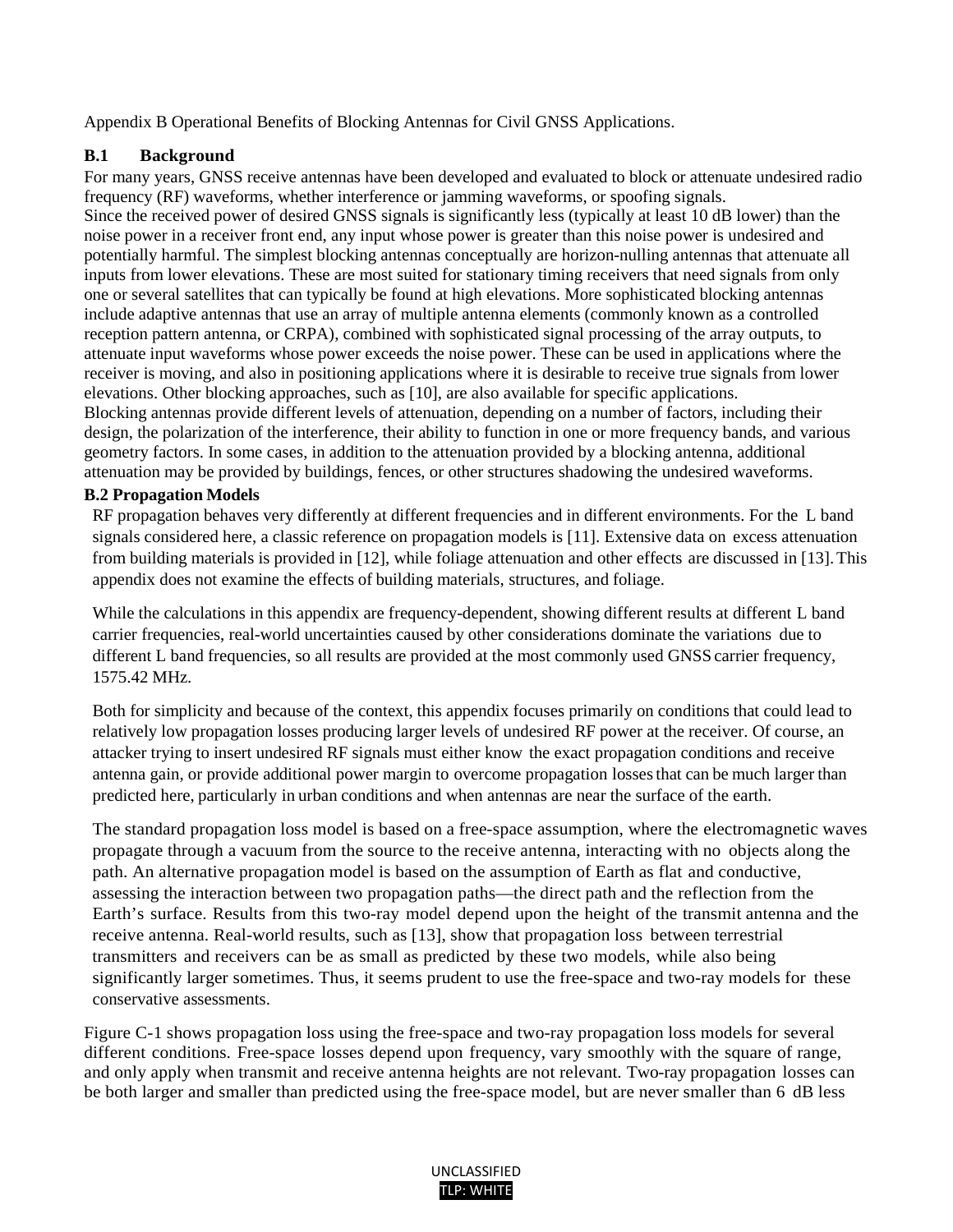than free space. When either or both of the antennas are elevated from the ground, the two-ray losses fluctuate significantly with small changes in range, as the two rays constructively and destructively interfere. When both antennas are close to the ground, the two-ray propagation loss is independent of frequency and varies smoothly with fourth power of range. Other models for terrestrial propagation would predict greater propagation losses than shown here.



<span id="page-14-1"></span>**Figure B-1. Comparison of Propagation Losses Computed UsingFree-Space Model andTwo-Ray Model for Different Transmit Antenna Heights,**  $\mathbf{h}_i$ **, and Receive Antenna Heights,**  $\mathbf{h}_{{}_{\mathrm{r}}}$ **.** 

Based on these results, the performance predictions in subsequent sections employ the free-space propagation loss model. It is important to remember, however, that losses may be somewhat less than predicted, producing up to six dB greater received power than predicted using this model. At longer ranges than shown in Figure C-1, however, it would be rare for conditions involving terrestrial transmitters and receivers to be well modeled by any of these results, and greater propagation losses would typically be observed.

#### <span id="page-14-0"></span>**B.3 Blocking for Mitigation of Interference and Jamming**

It is commonly stated that interference or jamming having received power 24 dB greater than the received power in desired signals can deny operation of a C/A signal receiver. In reality, such a conclusion depends on the power spectral density (PSD) of the interference or jamming, the specific receiver processing techniques used, and the mode in which the receiver is operating (e.g., acquisition, code tracking, carrier aided code tracking, data demodulation). Once receivers have acquired and are tracking signals, many modem receivers can tolerate interference and jamming almost 30 dB greater than the received signal power, and some high-sensitivity receivers can maintain track even with considerably higher power interference and jamming than this.

In addition, while the minimum specified received power for C/A signals is -158.5 dBW, this power is specified under worst case conditions. Often the signal is transmitted at higher power than minimum, undergoes less propagation loss and polarization loss than worst case, and may benefit from some receive antenna gain.

For illustrative purposes, consequently, this appendix uses received signal power of -155 dBW and a tolerable jamming threshold 25 dB higher than that, or -130 dBW. As noted above, some C/A signal receivers in some

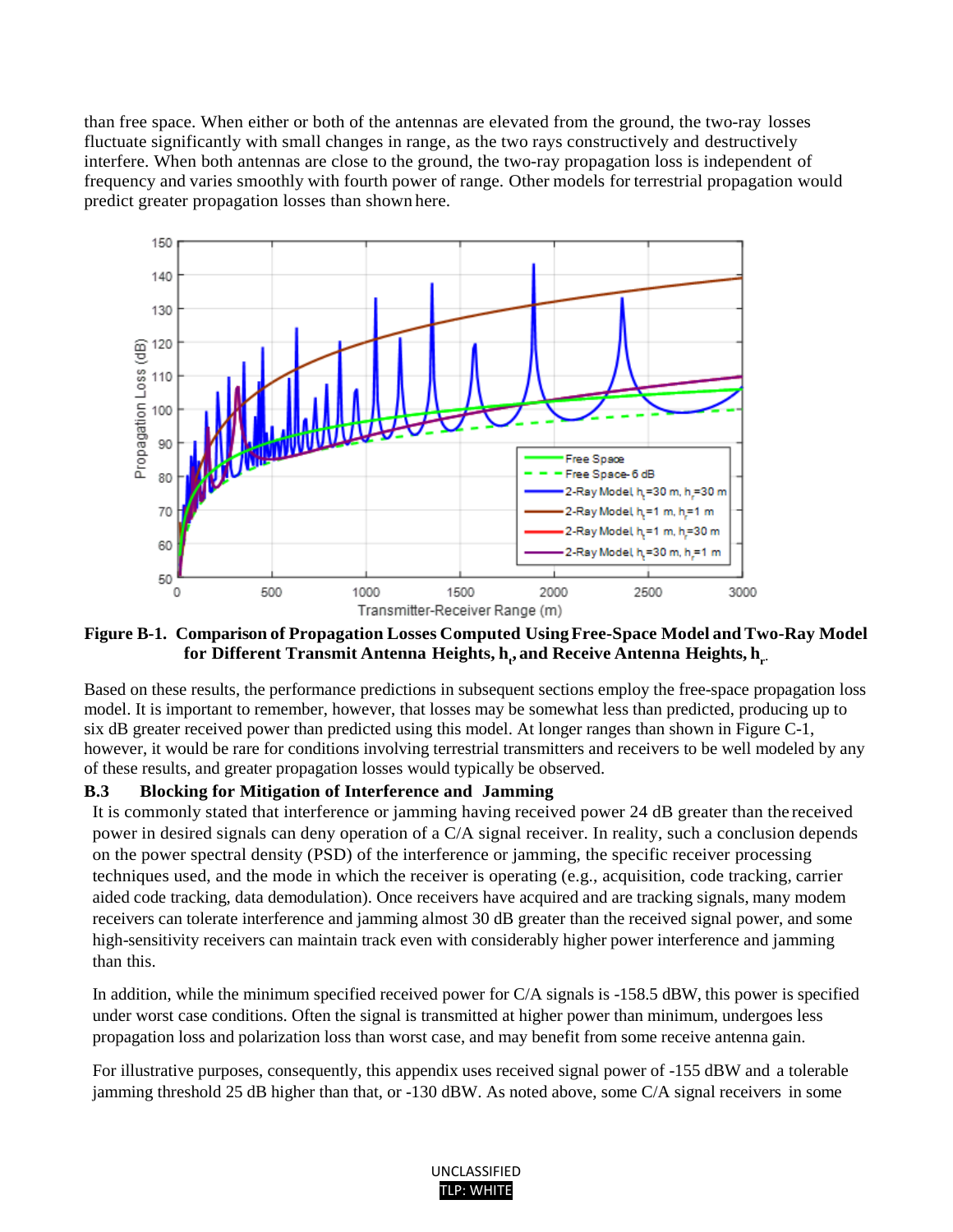operating modes may be able to tolerate -120 dBW or more of interference power.

Blocking antennas can produce two distinct effects. One effect can be gain in the direction of desired signals. The other effect can be attenuation in the direction of undesired waveforms such as interference, jamming, or spoofing. The blocking ratio quantifies the ratio between the blocking antenna's gain in the direction of undesired waveforms and the blocking antenna's gain in the direction of desired signals. In most applications involving interference, jamming, or spoofing, the blocking ratio is a useful metric, relating the amount that undesired waveforms are attenuated relative to desired signals. In some cases, however, when received signal or waveform power must be related to the thermal noise power spectral density, the gain itself must be considered. In the remainder of this appendix, the blocking ratio is used as if the gain toward desired signals is 0 dBi, and received power of undesired waveforms is attenuated by the blocking ratio.

Suppose the receive antenna does not attenuate the received interference or jamming at all, so the blocking ratio is 0 dB. (For reference, some commercial antennas approach this characteristic even at the horizon.) Then the received interference or jamming power is shown in Figure C-2, assuming free-space propagation. A small 1 mW transmitter produces received power exceeding -130 dBW out to almost 1,500 m range, and even a 0.1 mW transmitter produces this received power at ranges closer than 500 m, if the propagation loss is similar to that of free-space propagation.



<span id="page-15-0"></span>**Figure B-2. Received Interference or Jamming Power with 0 dB Blocking Ratio, Assuming Free-Space Propagation** 

With -30 dB blocking ratio, the received interference or jamming power is greatly reduced, as shown in Figure C-3. Even a 10 mW transmitter produces received power exceeding -130 dBW only at ranges of several hundred meters, and lower power transmitters must be very close—perhaps within a physical security boundary. While it would not be difficult to transmit at power levels higher than 10 mW, a transmitter designed in anticipation of a 0 dB blocking ratio antenna might not have that power, or might not be operated close enough to the target receiver.

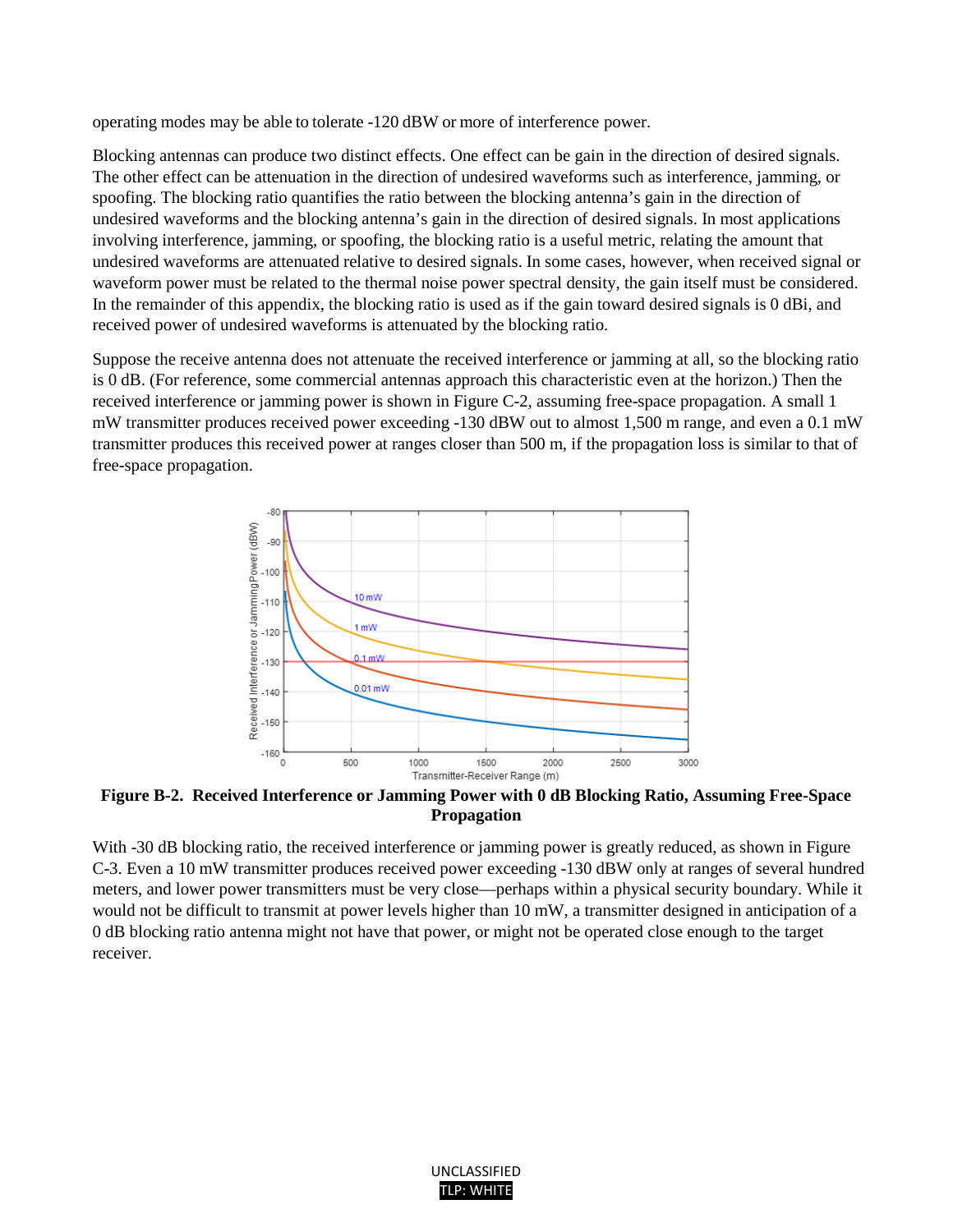

<span id="page-16-0"></span>**Figure B-3. Received Interference or Jamming Power with -30 dB Blocking Ratio, Assuming Free-Space Propagation** 

It may not be possible to obtain a -30 dB blocking ratio. Figures C-4 and C-5 show equivalent results for blocking ratios of -20 dB and -10 dB, respectively. Although the -130 dBW threshold is crossed at larger ranges than with -30 dB blocking ratio, with -20 dB blocking ratio the source of interference or jamming must be onetenth the range (compared to a 0 dB blocking ratio antenna) to produce the same received power. To operate at the same range, the interference or jamming source must have 100 times the transmit power, but this is still a relatively small value.



<span id="page-16-1"></span>**Figure B-4. Received Interference or Jamming Power with -20 dB Blocking Ratio, Assuming Free-Space Propagation** 

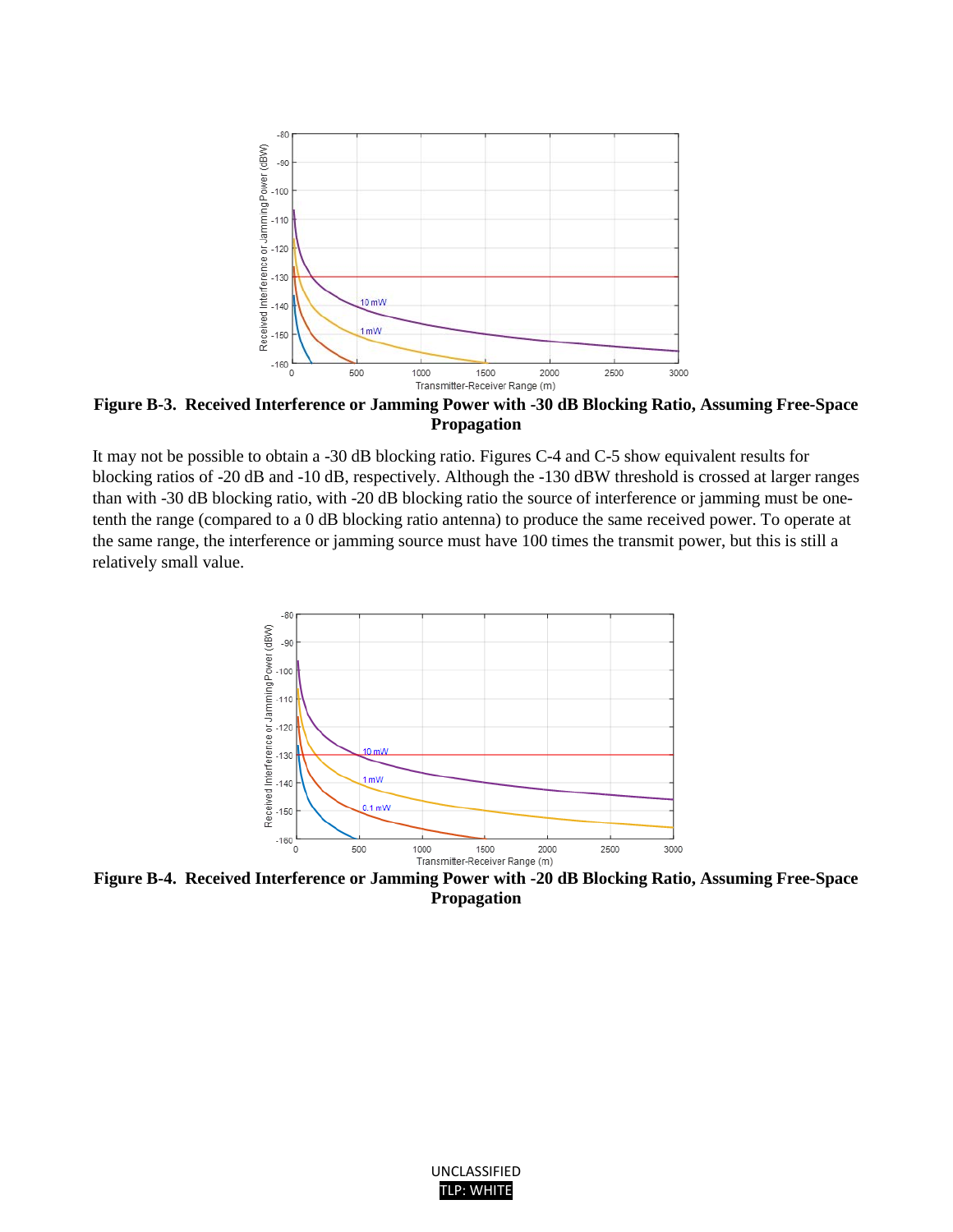

<span id="page-17-1"></span>**Figure B-5. Received Interference or Jamming Power with -10 dB Blocking Ratio, Assuming Free-Space Propagation** 

A very sophisticated blocking antenna might achieve a -40 dB blocking ratio. Even with this exquisite performance, a 1 W transmitter would still produce greater than -130 dBW of received power at a range of 500 m. Thus, it is clear that blocking antennas do not constitute, by themselves, an adequate defense against interference or jamming. Many combinations of reasonable transmit power levels and ranges to the receiver can still cause incapacitating levels of received interference or jamming.

However, there are still benefits of blocking antennas. With 20 dB of additional blocking ratio and free-space propagation, the radius of damage from a given interference or jamming source is reduced by a factor of 10. For example, the reported 0.5 W of interference in the GPS band from a Navy ship in San Diego harbor on January 22, 2007, would have caused harmful interference to many fewer (perhaps only 1%) GPS receivers had they been protected by antennas having -20 dB blocking ratio. Further, attackers intending to do harm to GPS reception might not provide enough power in their transmitters or operate close enough to receivers to have an effect. In addition, attackers that provide higher power transmitters in response to blocking become an easier target for spectrum enforcement. Clearly, blocking antennas can contribute to a layered defense-in-depth strategy against interference and jamming, but are not a panacea.

#### <span id="page-17-0"></span>**B.4 Blocking for Mitigation of Spoofing Signals**

Spoofing signals must be accepted by the target receiver processing as valid before they can affect the receiver or its PVT solution. Not only must they use an appropriate signal format (such as center frequency, spreading modulation, spreading code, data message format, etc.), but they are also most likely to be accepted by a receiver as valid signals when they are received at values of delay, frequency shift, and signal-to-noise ratio close to those of true signals.

If the spoofing signals are accompanied by simultaneous knockoff jamming to deny reception of the true signals while maintaining realistic  $C/N_0$  of spoofing signals, then the results in Section C.3 apply. Otherwise, it is expected that spoofing signals should be received at slightly higher power than that of the true signals, but not at high enough power to be rejected by receiver logic or to be incompatible with receiver processing (saturating analog components or exceeding the dynamic range of digital processing). Acceptable received power levels for each spoofing signal, when unaccompanied by simultaneous knockoff jamming, might be in the range of -150 dBW to -130 dBW.

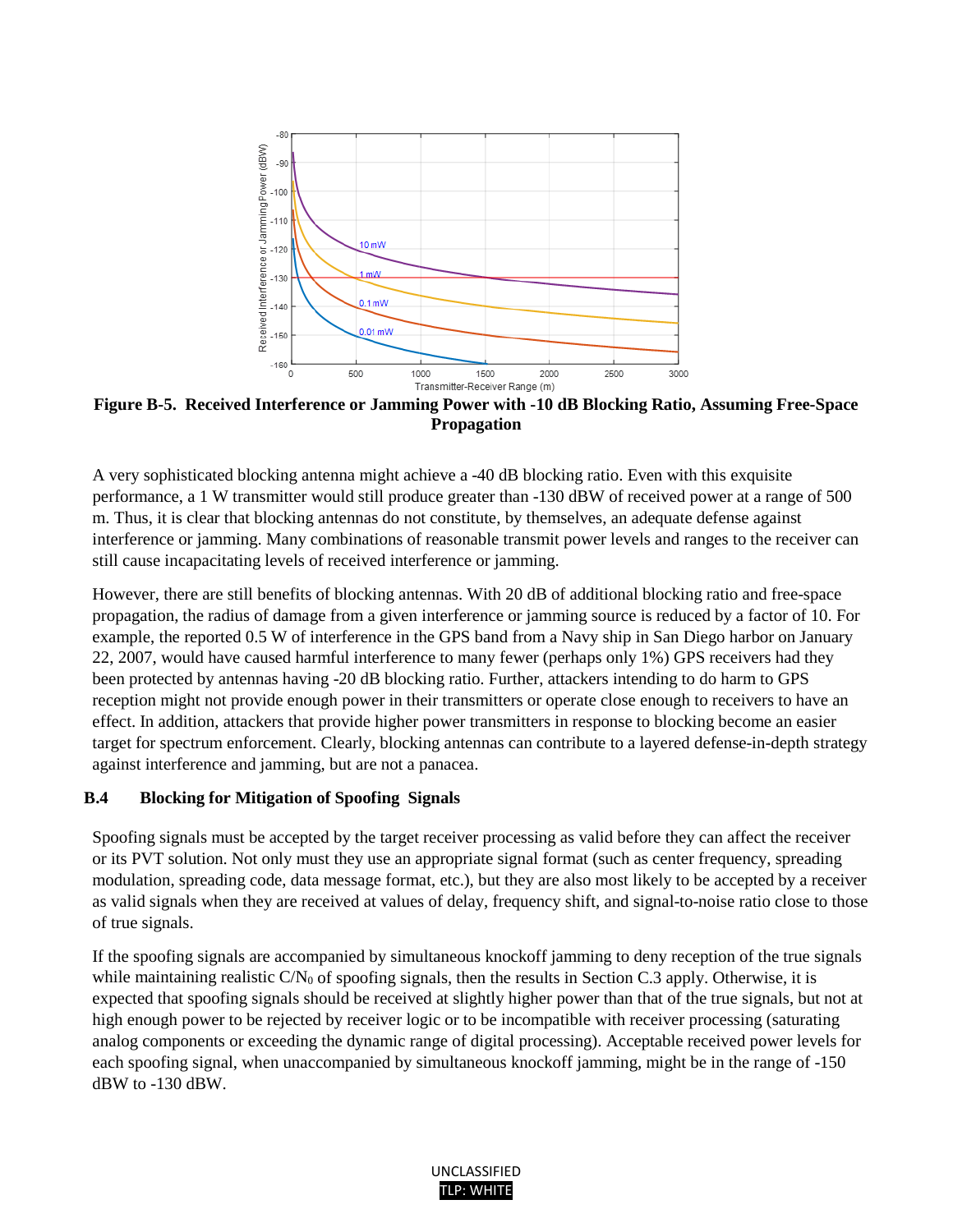The results shown in Section C.3 indicate that low-power transmitters can produce received power levels of -150 dBW to -130 dBW even at relatively long ranges. Even if 10 spoofing signals must be transmitted, raising the total transmitted power by 10 dB over that for each signal, the total transmitted power levels need simple amplifiers and transmit antennas.

These small received power levels are similar to or less than the thermal noise power at a receiver input (depending upon receiver noise figure and precorrelation bandwidth). For example, a receiver with thermal noise power spectral density of -201.5 dBW/Hz and 4 MHz precorrelation bandwidth experiences thermal noise at the input of -135.5 dBW. Consequently, adaptive antennas designed to place antenna nulls in the direction of interference and jamming typically would not recognize and react to spoofing signals whose received power levels are less than -135 dBW. Horizon-nulling antennas, however, would continue to mitigate these spoofing signals, if they are transmitted from near the ground, since these antennas attenuate all RF waveforms received at low elevation angles.

Blocking antennas that attenuate spoofing signals can provide a distinct benefit. Attackers may desire to provide spoofing signals at received power levels close to those for true signals. If the attacker is unaware of the existence of a blocking antenna, then the attacker may transmit the spoofing signal at too low a power level for it to have an effect on the target receiver. Even if the attacker is aware of a blocking antenna, unless the blocking ratio is known, the attacker may transmit the spoofing signal at too high or too low a received power level for the spoofing signal to have an effect on the target receiver. Here again, the blocking antenna is not a panacea, but can contribute to defense in depth.

# <span id="page-18-0"></span>**B.5 Blocking's Benefits to Sensing**

Now suppose another layer in the defense in depth is a sensor that detects interference and jamming waveforms, as well as spoofing signals. A detection could lead to several actions, including:

- Immediately blocking the RF input to a protected receiver, causing that receiver to fall back to another PNT technology such as an atomic clock or IMU;
- Alerting a local or remote entity that interference, jamming, or spoofing have been detected;
- Capturing and storing data that characterizes the interference, jamming, or spoofing signals for forensic analysis.

Using a standard antenna, rather than a blocking antenna, for the sensor leads to a very beneficial situation. If the attacker takes steps to deliver higher power in order to overcome the blocking antenna's blocking ratio and achieve the desired effect on the target receiver, then the sensor will observe the interference, jamming, or spoofing signals at 10, 20, or 30 dB higher power than the power entering the target receiver. At that elevated power, the sensor can more reliably recognize the interference and jamming waveforms, or spoofing signals, and capture high-fidelity data for forensic analysis. Thus, a blocking antenna makes associated sensing much more reliable and capable.

# <span id="page-18-1"></span>**B.6 Summary and Additional Considerations**

This analysis shows that blocking, by itself, cannot be relied upon to defeat interference and jamming waveforms, or spoofing signals. Even when the blocking antenna has a large blocking ratio, modest levels of transmit power at modest range to the target receiver can overwhelm the effects of a blocking antenna.

However, blocking antennas do contribute to a layered defense in depth. Blocking antennas can greatly reduce the range at which receivers are affected by unintentional interference; if widely used, they would significantly lower the number of receivers affected by this interference. Further, receivers would be less affected by somejamming events, such as personal privacy jammers in vehicles on a nearby road or highway.

When an attacker is targeting a receiver, if the attacker is unaware of the presence or performance of a blocking

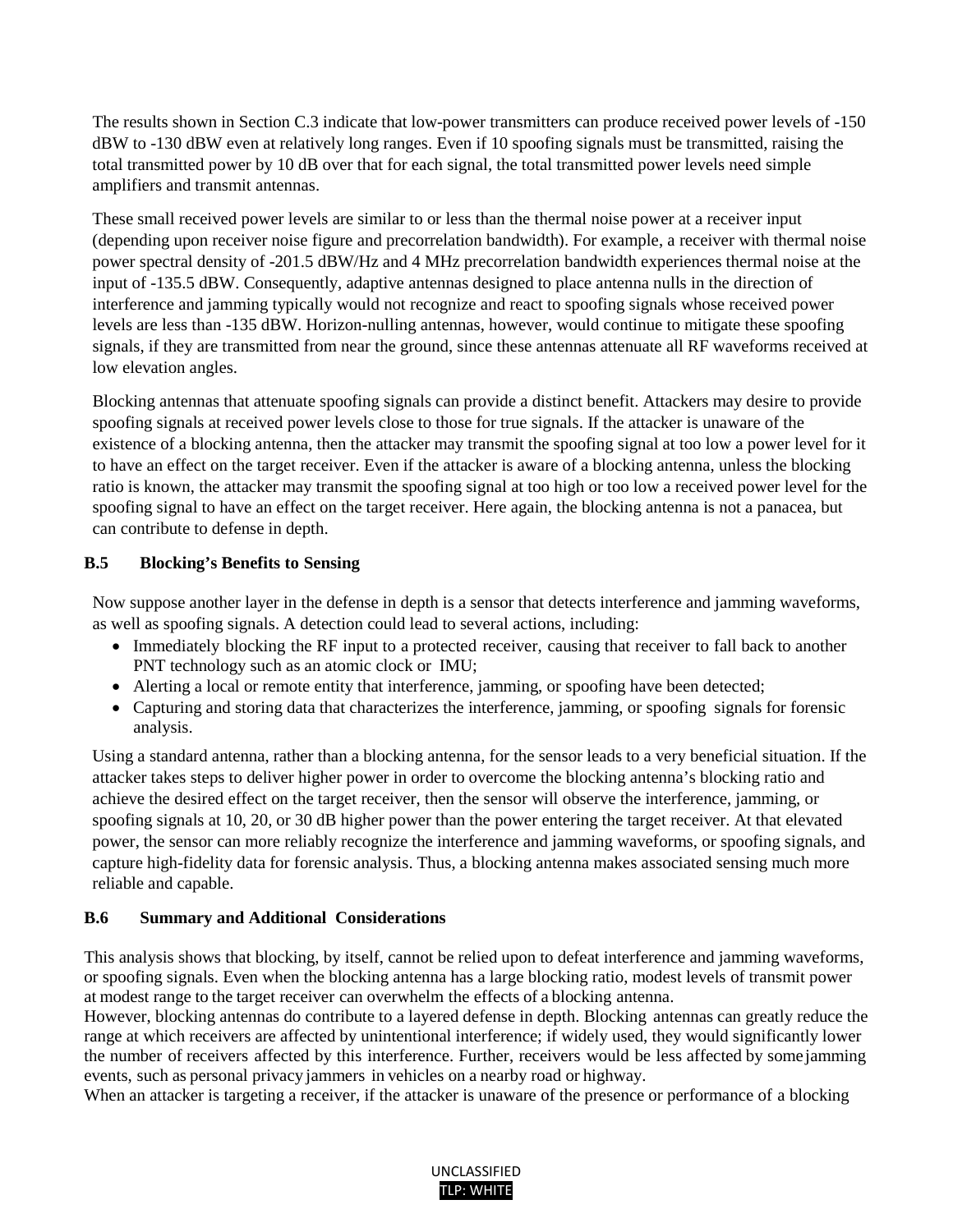antenna, the transmitted power of the jamming or spoofing signals may be insufficient to affect the targeted receiver. If the attacker is aware of the blocking antenna, overcoming the additional attenuation causes the attacker to transmit at higher power, or closer to the target receiver's antenna. These reactions to the blocking antenna can make it easier to detect, locate, and apprehend the attacker.

# **List of Figures**

| Figure B-1. Comparison of Propagation Losses Computed Using Free-Space Model and Two-Ray Model for |
|----------------------------------------------------------------------------------------------------|
| Figure B-2. Received Interference or Jamming Power with 0 dB Blocking Ratio, Assuming Free-Space   |
| Figure B-3. Received Interference or Jamming Power with -30 dB Blocking Ratio, Assuming Free-Space |
| Figure B-4. Received Interference or Jamming Power with -20 dB Blocking Ratio, Assuming Free-Space |
| Figure B-5. Received Interference or Jamming Power with -10 dB Blocking Ratio, Assuming Free-Space |